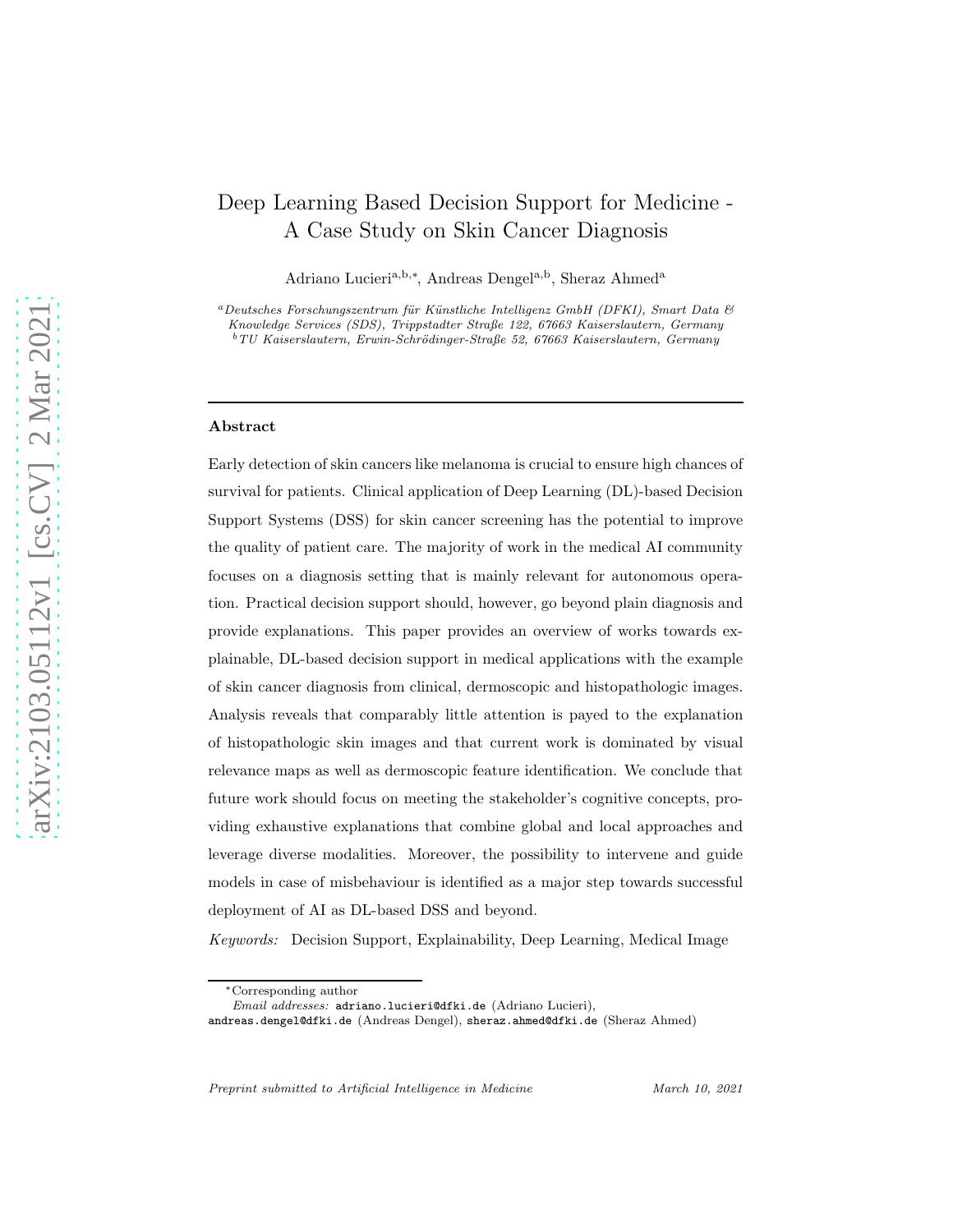#### 1. Introduction

In the last decade, Deep Learning (DL) and particularly the Convolutional Neural Network (CNN) has demonstrated its exceptional ability to efficiently solve a variety of image-based tasks in medical diagnosis such as the detection of skin cancer [\[1\]](#page-17-0), Alzheimer's [\[2\]](#page-17-1) and Diabetic Retinopathy (DR) [\[3](#page-18-0)]. With IDx-DR [\[3\]](#page-18-0) and 3DermSpot [\[4](#page-18-1)], Digital Diagnostics Inc. have launched the first ever autonomous Artificial Intelligence (AI) diagnostic systems, receiving breakthrough designation by the  $FDA<sup>1</sup>$  $FDA<sup>1</sup>$  $FDA<sup>1</sup>$ . Although having been approved in the United States (US) under close cooperation with the FDA [\[5](#page-18-2)], the inner workings of DL-based black-box algorithms still raise numerous questions regarding their decision-making processes [\[6\]](#page-18-3) and unexpected malfunctions [\[7\]](#page-18-4). Bissoto et al. [\[8\]](#page-18-5) explicitly demonstrate that Clever Hans behaviour might often be mistaken with high diagnostic performance in the classification of skin cancer from dermoscopic images. In contrast to the US, the strategy pursued by the European Union (EU) is heavily focusing on human oversight, transparency and building an ecosystem of trust [\[9\]](#page-18-6). Specially the application of AI in the medical domain bears complex ethical and legal implications which demand the use of explainable and traceable solutions within such an ecosystem [\[10\]](#page-18-7). Attempting to explain DL-based systems might also be the best way to validate a system's performance beyond quantitative metrics, preventing issues arising from effects as demonstrated in [\[8\]](#page-18-5). The development of explainable AI (xAI) and methods that explain existing AI algorithms is therefore a blooming research area.

Skin cancer is one of the most common types of cancer worldwide [\[11\]](#page-18-8). Melanoma is a particularly dangerous type of skin cancer. In the US, it accounts for only 1% of skin cancers diagnosed, but resulting in the largest share of skin cancer related deaths [\[12](#page-19-0)]. The manual diagnosis of skin lesions involves

<span id="page-1-0"></span><sup>1</sup>Food and Drug Administration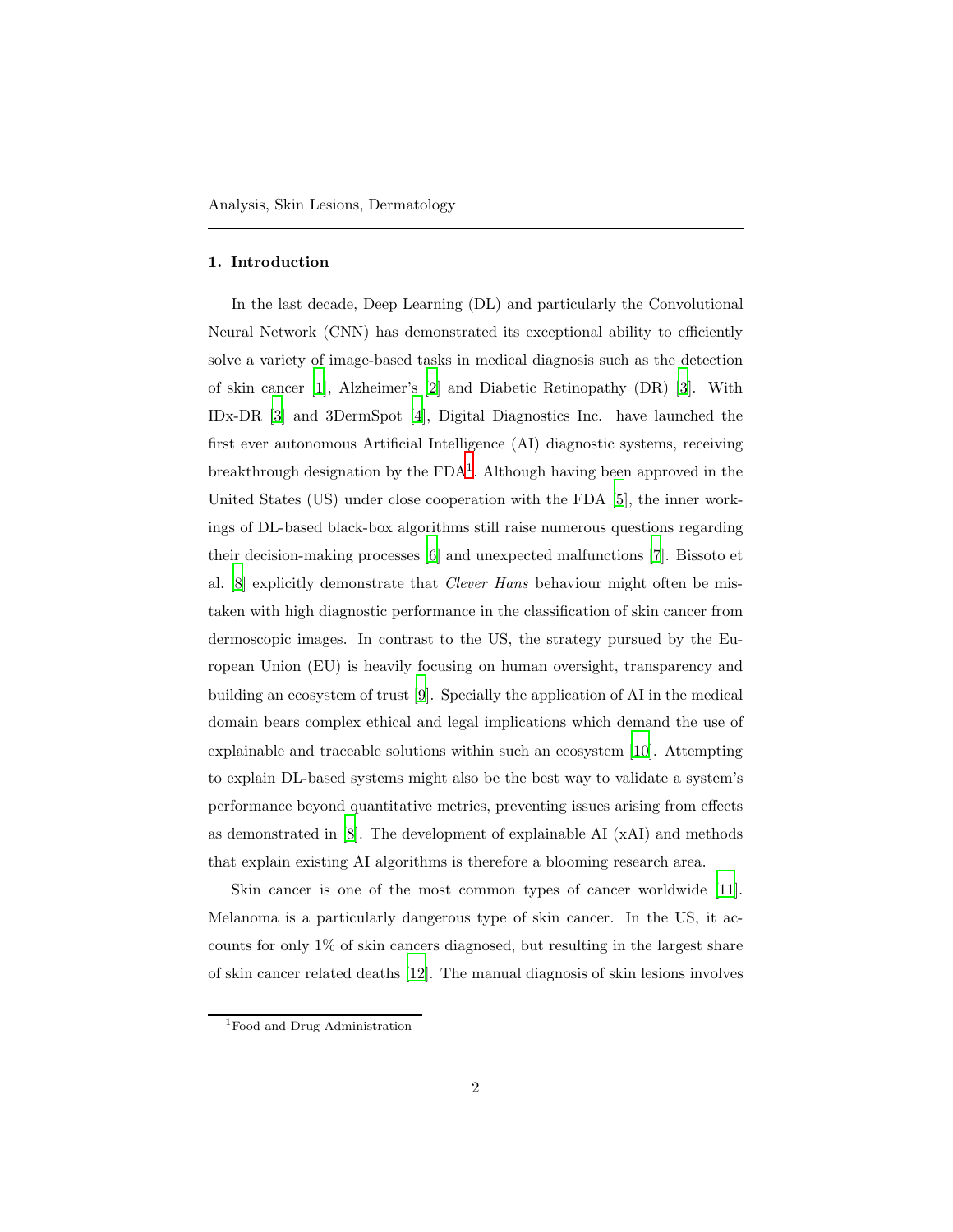the regular examination of a patient's skin lesions by dermatologists that went through years of specialized training. The cancer is diagnosed by thoroughly analyzing skin lesions, applying rules of dermoscopic pattern recognition and algorithms like the ABCD-rule [\[13](#page-19-1)] or 7-point checklist [\[14\]](#page-19-2) that have been developed and described in medical literature throughout years of research. This routine process requires constant attention of the expert. Therefore, diagnostic performance is highly dependent on fatigue and emotional state of the physician. This and the subjectivity of dermoscopic criteria recognition might be contributing to the fact that doctor's decisions are hard to reproduce [\[15](#page-19-3)]. The augmentation of human doctors through AI-based Decision Support Systems (DSS) is highly desirable as it potentially increases reproducibility of results, speeding up tedious examinations, and therefore allowing more thorough treatment of the broader population. Fortunately, initiatives for public large-scale repositories of digital skin images such as the International Skin Imaging Collaboration  $(ISIC)^2$  $(ISIC)^2$  drove an increasing interest of AI application in this domain.

This work provides an overview of current explainability methods for DLS applied to the problem of skin lesion classification. The critical assessment of current approaches ought to present the bigger picture of AI in dermatology to identify missing traits that impede the deployment of AI assistants in the medical domain. Section [2](#page-3-0) provides basic knowledge of skin lesion classification and common explainability methods for DL-based classifiers. Then, the reviewed work is summarized and classified into four non-exclusive groups describing the main explanation techniques in Section [3.](#page-5-0) Section [4](#page-12-0) critically assesses the current state of explainable DL-based skin lesion classification. Moreover, four major objectives to be followed for clinically practical DLS in medicine are proposed, followed by concluding remarks in Section [5.](#page-17-2)

<span id="page-2-0"></span><sup>2</sup>https://www.isic-archive.com/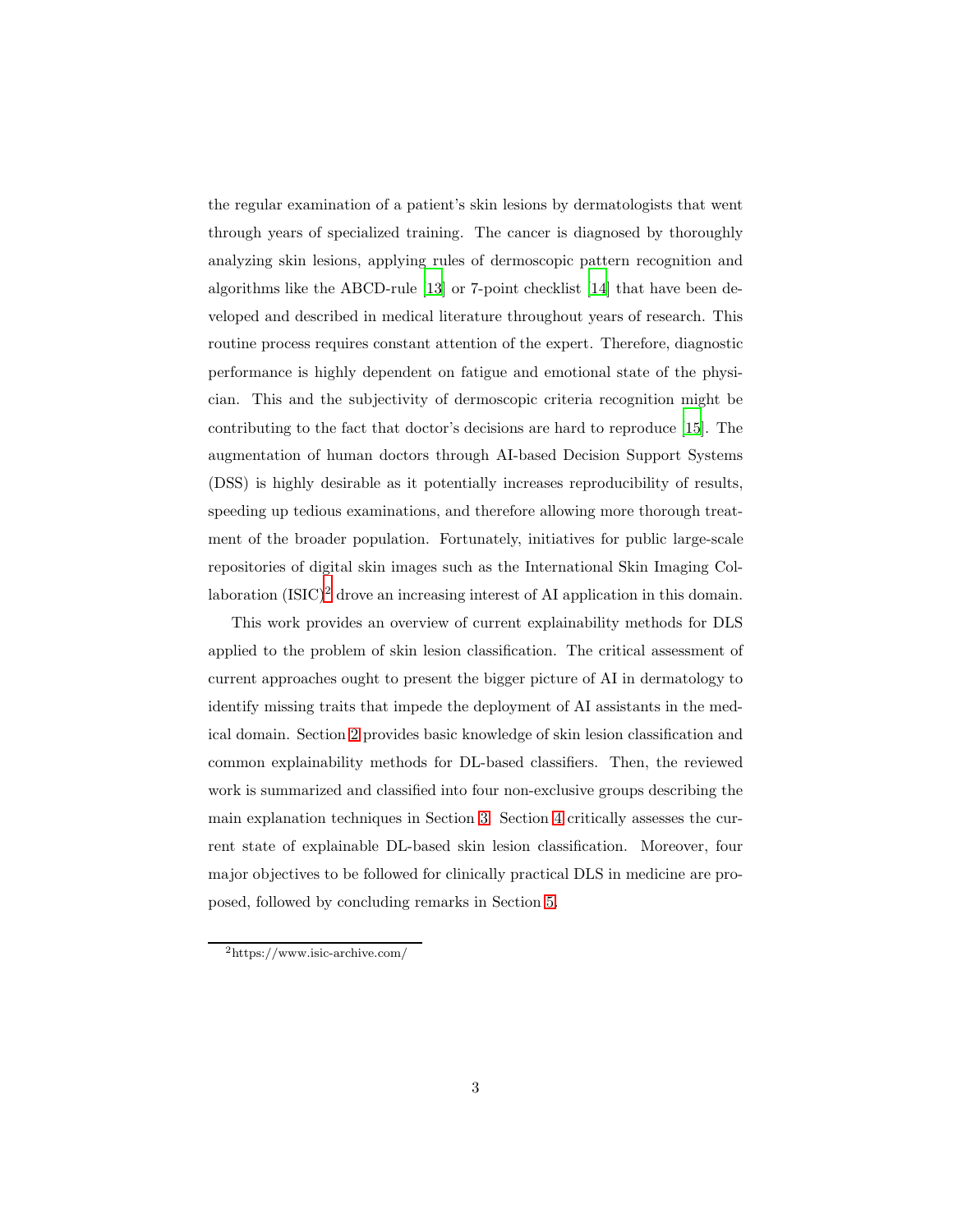## <span id="page-3-0"></span>2. Background

## 2.1. Skin Cancer Diagnosis

The classification of skin lesions is usually attempted by analysing one of the three most popular domains, i.e. clinical, dermoscopic and histopathologic imaging. Clinical images are digitized naked-eye observations of the skin and exhibit the lowest information value. Dermoscopic images are taken using a dermatoscope, which uses light and high magnification rates to visualize patterns present in upper layers of skin in more detail. Histopathology is the microscopic examination of cell tissue. Whole Slide Images (WSIs) are detailed images of enormous size (up to Gigapixels) that are generated by scanning glass slides of skin tissue. Histopathologic examination is regarded as the gold standard in skin lesion diagnosis, whereas the information content declines for dermoscopic and clinical images accordingly.

## 2.2. XAI Taxonomy for Skin Cancer Diagnosis

A variety of taxonomies for xAI methods exist in literature [\[16](#page-19-4), [17](#page-19-5)]. In contrast to existing categorizations for the broad application of xAI methods, we group the reviewed work in four main categories, i.e. Visual Relevance Localization, Dermoscopic Feature Prediction & Localization, Similarity Retrieval and Intervention. This distinction is specifically selected to fit the dermatological use-case as well as being user-centric, focusing on the utility of the output rather than the producing mechanisms. An overview of the reviewed works in the four non-exclusive categories is presented in Fig. [1.](#page-4-0)

Visual Relevance Localization. A popular approach towards explaining CNNs is the generation of visual maps that provide spatial information about the input's relevance to a prediction. We further distinguish post-hoc, relevancebased methods that visualize network's activations (Activation e.g. [\[48,](#page-23-0) [49\]](#page-23-1)) or trace the input's relevance to prediction (Attribution, e.g. [\[50,](#page-23-2) [51,](#page-23-3) [52](#page-24-0), [53](#page-24-1), [54,](#page-24-2) [55,](#page-24-3) [56](#page-24-4), 57) from attention-based methods  $(Attention, e.g. [58, 59, 60])$  $(Attention, e.g. [58, 59, 60])$  $(Attention, e.g. [58, 59, 60])$  $(Attention, e.g. [58, 59, 60])$  $(Attention, e.g. [58, 59, 60])$  $(Attention, e.g. [58, 59, 60])$  that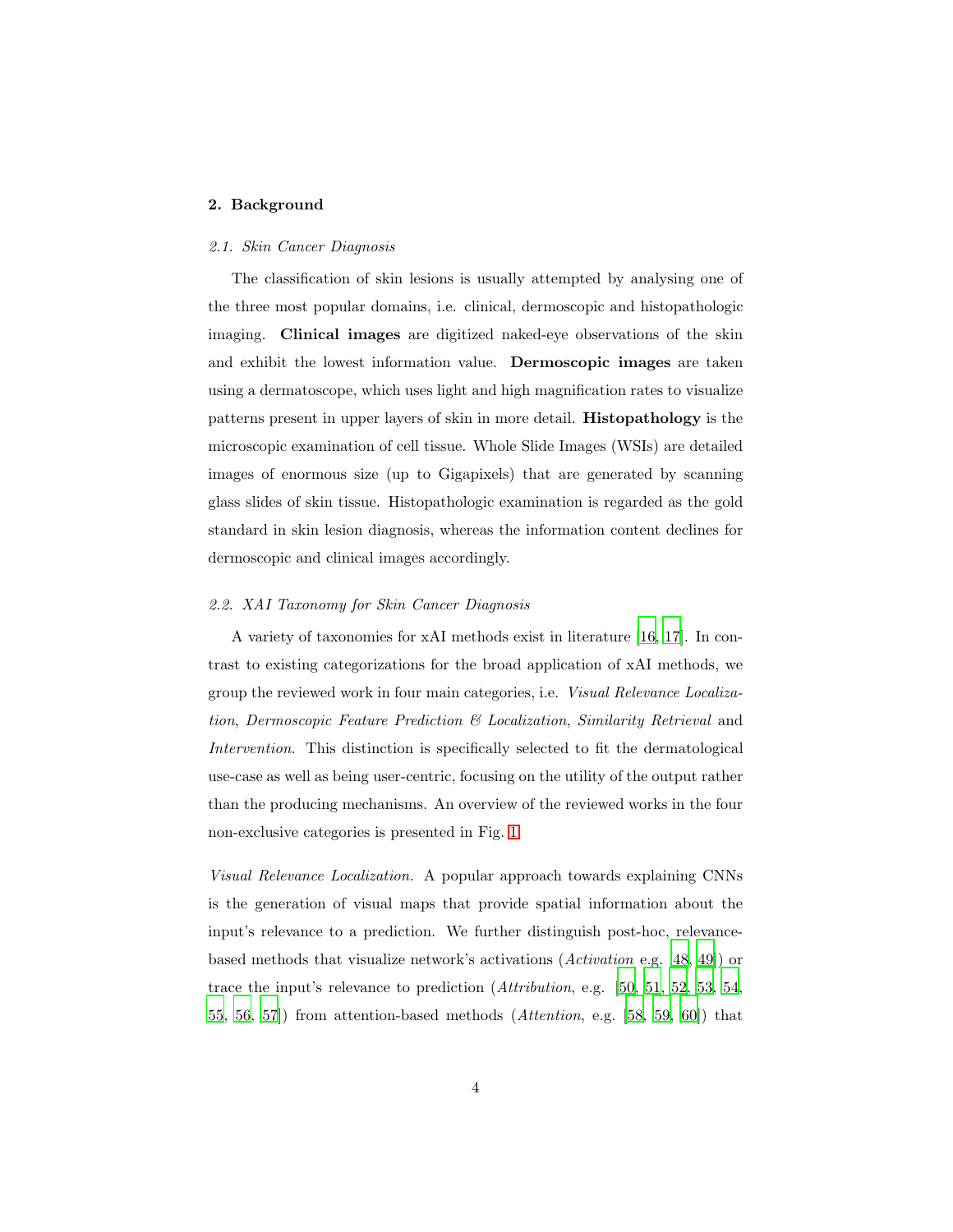#### Attempts on Explainable AI in Dermatology



<span id="page-4-0"></span>Figure 1: Overview of reviewed publications, grouped by the proposed taxonomy. Single papers can belong to multiple groups.

are usually incorporated into the network architecture to enforce a network's attention during training.

Dermoscopic Feature Prediction  $\mathcal B$  Localization. These methods aim at predicting whether dermoscopic features, relevant to the classification of skin diseases, are present in the input image or their localization. This type of explainability is often sometimes approached by means of multitask learning [\[61\]](#page-25-0), which is problematic. A more sophisticated method that identifies abstract concepts in a pre-trained classifier was proposed by Kim et al. [\[62](#page-25-1)].

Similarity Retrieval. Another way of making predictions more intelligible is by allowing the user to retrieve cases, that share relevant similarities according to the classifier. Content-based Image Retrieval (CBIR) systems are usually trained for the very purpose of finding a semantically meaningful representation to retrieve similar images [\[63\]](#page-25-2). However, the notion of CBIR can be applied to models trained on the primary objective of classification as well [\[64\]](#page-25-3).

Intervention. The last group of methods is characterized by actively intervening and improving a model's explanations. These Intervention methods include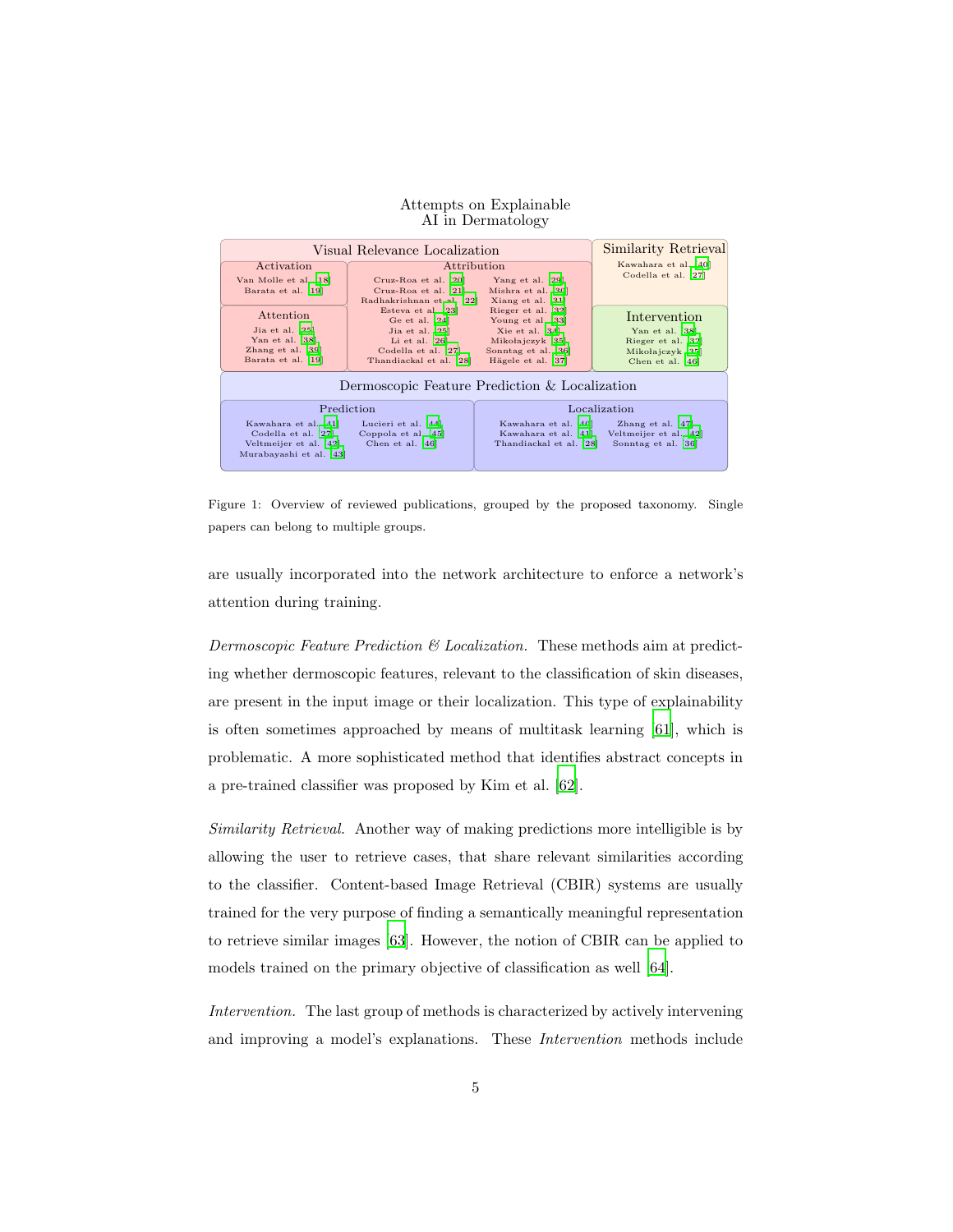e.g. the penalization of wrong explanations during the training process [\[32\]](#page-21-5) or identification of biases in the data as well as methods to remove them [\[65\]](#page-25-4). The continuous improvement of AI-based DSS in the health sector during their development and life cycle is crucial for their successful application [\[66\]](#page-25-5) and is therefore considered as a complement to explanation methods.

## <span id="page-5-0"></span>3. Overview of Methods

Tables [1](#page-6-0) and [2](#page-7-0) provide a comprehensive summary of all reviewed methods, including informations on the dataset, additional annotations and methods used.

## 3.1. Visual Relevance Localization

#### 3.1.1. Visual Activation

Various methods have been proposed for the visualization of a CNNs intermediate feature representations (e.g. [\[48\]](#page-23-0), [\[49](#page-23-1)]). Van Molle et al. [\[18\]](#page-19-6) visualized the activation maps of a custom CNN trained on the ISIC archive by rescaling and mapping them onto the input image. They discovered separate activation maps excited by surrounding skin, hair-like features, variations in lesion colour and lesion borders. However, no activation maps have been found, focusing on common dermoscopic criteria as defined by dermatologists.

#### 3.1.2. Visual Attribution

As early as 2013, Cruz-Roa et al. [\[20](#page-20-1)] worked on automated detection of BCC on the Histology DS<sup>[3](#page-5-1)</sup> dataset using a patch-based DL approach. Their system processes WSIs patch-wise at a resolution of  $8 \times 8$  through an encoder, a CNN and a final softmax classifier to get a prediction. A Digital Staining procedure generates heatmaps on top of the input image by weighting each image patch with its resulting prediction score. In 2014, the authors proposed a revised method for detection of Invasive Ductal Carcinoma (IDC) on a private dataset in [\[21\]](#page-20-2). Again, they applied a supervised, patch-base approach with a

<span id="page-5-1"></span><sup>3</sup>Available at: http://www.informed.unal.edu.co/histologyDS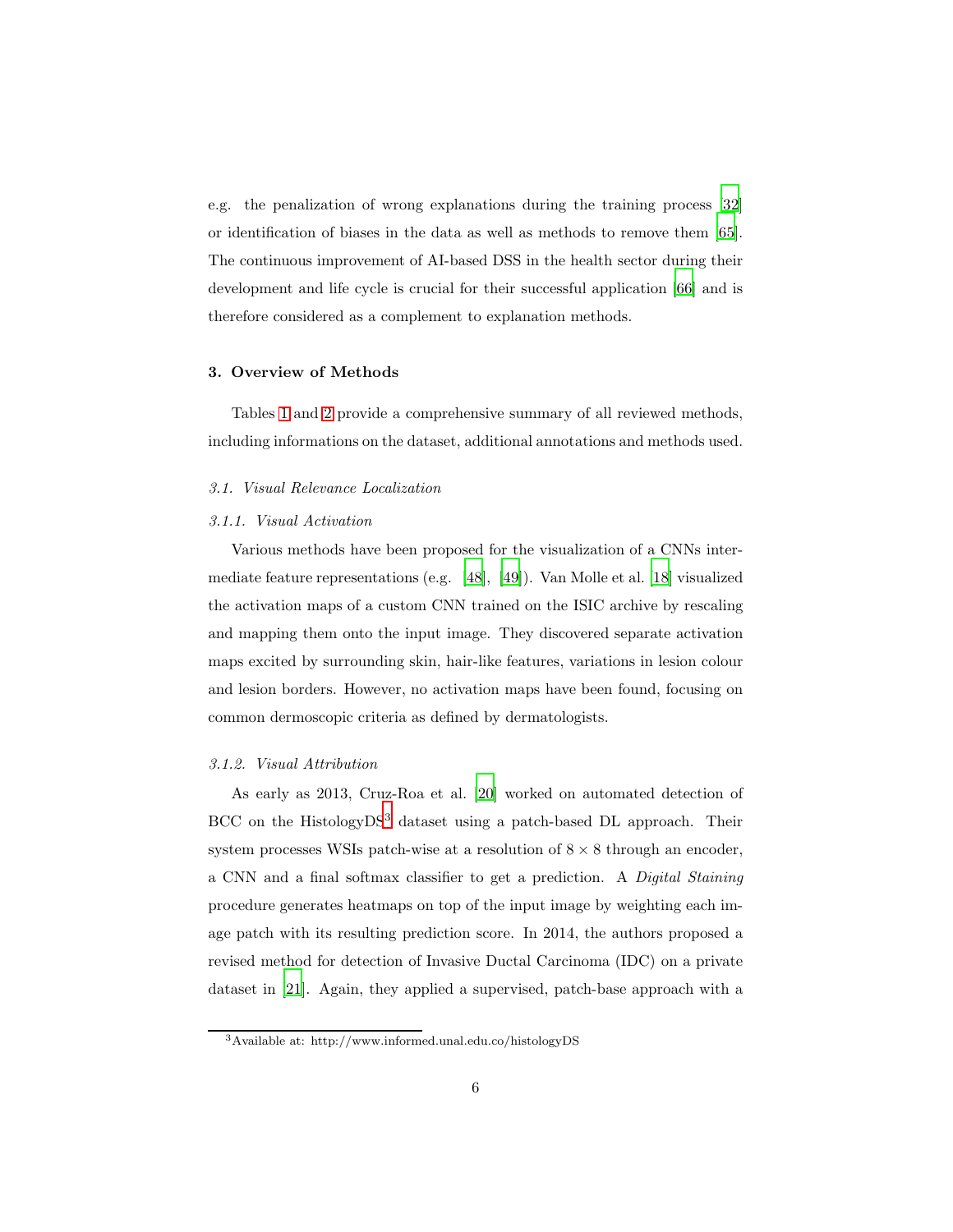| $\sim\,$<br>Author        |        |                         | Type         |              |                   | Datasets                |              |              |                          | Method         |              |                |                |                |              |                |                |                | Comment                                                                    |
|---------------------------|--------|-------------------------|--------------|--------------|-------------------|-------------------------|--------------|--------------|--------------------------|----------------|--------------|----------------|----------------|----------------|--------------|----------------|----------------|----------------|----------------------------------------------------------------------------|
|                           |        |                         |              |              |                   |                         |              |              |                          |                | Visual       |                | Feature        |                |              |                |                |                |                                                                            |
|                           | Year   | Clinical                | Dermoscopic  | SIC Archive  | $\mbox{Dernofit}$ | Dern7pt                 | $\rm PH^2$   | Private      | <b>Added Annotations</b> | Activation     | Attribution  | Attention      | Similarity     | Prediction     | Localization | Intervention   | Quantification | Evaluation     |                                                                            |
| Radhakrishnan et al. [22] | 17     |                         |              |              |                   |                         |              |              |                          |                | ✓            |                |                |                |              |                |                |                | Pseudo-Importance; Coarse patch-wise<br>heatmaps.                          |
| Esteva et al. [23]        | 17     | ✓                       | $\checkmark$ | ✓            | ✓                 |                         | L.           | ✓            |                          | ÷              | ✓            | ÷              | ٠              | ÷              |              |                | í.             |                | Basic attribution method (Saliency).                                       |
| Ge et al. [24]            | 17     | ✓                       | ✓            | ÷            |                   |                         | ÷            | ✓            | ÷                        | $\overline{a}$ | ✓            | i.             | ÷,             | ۰              |              |                | i,             |                | Coarse heatmaps (CAM-BP).                                                  |
| Jia et al. [25]           | 17     | i.                      |              | ✓            |                   |                         | i.           |              | í.                       | i.             | $\checkmark$ | ✓              | í.             | í.             |              |                | L              |                | Coarse heatmaps (CAM).                                                     |
| Kawahara et al. [41]      | 18     | i.                      | U            | $\checkmark$ |                   |                         | L            |              |                          | L              |              |                | ÷              |                |              |                |                | پ              | Dermoscopic feature segmentation.                                          |
| Kawahara et al. [40]      | 18     | $\checkmark$            | $\checkmark$ |              |                   |                         |              |              |                          | í.             |              | ÷              | V              | U              |              |                |                |                | Use of metadata, Multi-task.                                               |
| Li et al. $[26]$          | 18     | ٠                       | ✓            | ✓            |                   |                         | ÷            |              |                          | ÷              | ✓            | ÷              |                | ÷              |              |                | ÷              |                | Computationally intensive attribution.                                     |
| Codella et al. [27]       | 18     | ÷                       |              | ✓            |                   |                         |              |              | L.                       | í.             |              | ÷              |                |                |              |                | L              |                | Coarse heatmaps (QAM & RAM).                                               |
| Thandiackal et al. [28]   | 18     |                         | Ü            | ✓            |                   |                         |              |              |                          | i.             | $\checkmark$ |                |                |                |              |                | U              | U              | Multi-task.                                                                |
| Van Molle et al. [18]     | 18     | ٠                       | ✓            | ✓            |                   |                         |              |              | ۰                        | ✓              | ٠            | ÷              | ٠              | 1              |              |                | ۰              |                |                                                                            |
| Yang et al. [29]          | 18     | ÷,                      | ◡            | ✓            |                   |                         |              |              | ÷                        | ÷              | ✓            | ÷              | ٠              | $\equiv$       |              |                | ÷              |                | Coarse heatmap (CAM); Multi-task.                                          |
| Yan et al. [38]           | 19     | i.                      |              | ✓            |                   |                         | ÷            | ÷            | í.                       | ÷              | ÷            | ✓              | ÷              | ÷              |              | ✓              | ÷              | ✓              |                                                                            |
| Zhang et al. [47]         | 19     |                         |              |              |                   |                         |              |              |                          |                |              |                |                |                |              |                |                |                | Unsupervised biomarker localization;<br>No distinction between biomarkers. |
| Mishra et al. [30]        | 19     | i.                      |              | ÷            |                   |                         | ÷            |              | í.                       | í.             |              | ÷              | i.             | L              |              |                | L              |                | Coarse heatmaps (Grad-CAM, GBP).                                           |
| Veltmeijer et al. [42]    | 19     |                         | U            | ✓            |                   |                         |              |              | ✓                        | i,             |              |                |                | V              | $\checkmark$ |                |                |                | Multi-task.                                                                |
| Murabayashi et al. [43]   | 19     | ۰                       | ✓            | ✓            |                   |                         | ÷            | $\checkmark$ | ۰                        | i,             | ٠            | ۰              | ۰              | ✓              |              |                |                |                | Multi-task; Semi-supervised VAT.                                           |
| Xiang et al. [31]         | 19     | ۰                       | ✓            | ✓            |                   |                         | ۳            |              | ۰                        | ÷              | ✓            | ÷              | i.             | ۳              |              |                | ۳              |                | LIME attribution.                                                          |
| Rieger et al. [32]        | 19     | i,                      |              | ✓            |                   |                         | L.           |              | í.                       | ÷              | ✓            | ÷              | ÷              | L              |              | U              | ÷              | ÷              | Coarse heatmap (Grad-CAM).                                                 |
| Zhang et al. [67]         | 19     |                         |              |              |                   |                         |              |              |                          | í.             |              | ✓              |                |                |              |                |                |                | Multi-stage attention.                                                     |
| Young et al. [33]         | 19     | ÷                       | U            | ✓            |                   |                         | L            |              | ۰                        | L              | $\checkmark$ | ÷              | ä,             | ۳              |              |                | ÷              |                | Grad-CAM; Kernel SHAP.                                                     |
| Mikołajczyk et al. [35]   | 20     | i.                      | U            |              |                   |                         | L            | ä,           | L.                       | í.             | ✓            | ÷              | ä,             | ÷              |              | U              | ÷              |                | Global explanation.                                                        |
| Sonntag et al. [36]       | $20\,$ | í.                      | V            | ✓            |                   |                         | L            |              |                          | í.             | ✓            | ÷              | ä,             | ÷              |              |                | L              |                | Coarse heatmaps (Grad-CAM, RISE);<br>Multi-task.                           |
| Barata et al. [19]        | 20     | i.                      | ✓            | ✓            | L                 | ÷                       | ÷            | í.           | í.                       | ✓              | ÷            | ✓              | ٠              | ÷              |              |                | ÷              |                | Hierarchical approach.                                                     |
| Lucieri et al. [44]       | 20     | i.                      |              | ✓            |                   |                         | ✓            |              |                          | L,             | ä,           | L.             | ÷              |                |              |                |                |                | Feature influence analysis on uncon-<br>strained DLS; Global explanation.  |
| Coppola et al. [45]       | 20     | ÷                       |              | ÷            | i.                | $\checkmark$            | ٠            | ÷            | ÷                        | ٠              | ٠            | ٠              | ٠              | ✓              |              | $\equiv$       | ÷              | ۰              | Multi-task.                                                                |
| Chen et al. [46]          | 20     |                         |              |              |                   |                         |              |              |                          | L,             |              |                |                |                |              |                |                |                | Allows for concept discovery.                                              |
| $\Sigma$                  |        | $\overline{\mathbf{3}}$ | 26           | 22           | $\mathbf{1}$      | $\overline{\mathbf{3}}$ | $\mathbf{1}$ | 5            | $\mathbf{1}$             | $\overline{2}$ | 14           | $\overline{4}$ | $\overline{2}$ | $\overline{7}$ | 6            | $\overline{4}$ | $\mathbf{3}$   | $\overline{4}$ |                                                                            |

<span id="page-6-0"></span>Table 1: Clinical images and Dermoscopy: Comparison of explanatory approaches for clincial and dermoscopic image classifiers. Any non-public dataset used has been marked as private. Additional manual labeling and the use of quantitative measures of explainability are marked in separate columns.  $\overline{a}$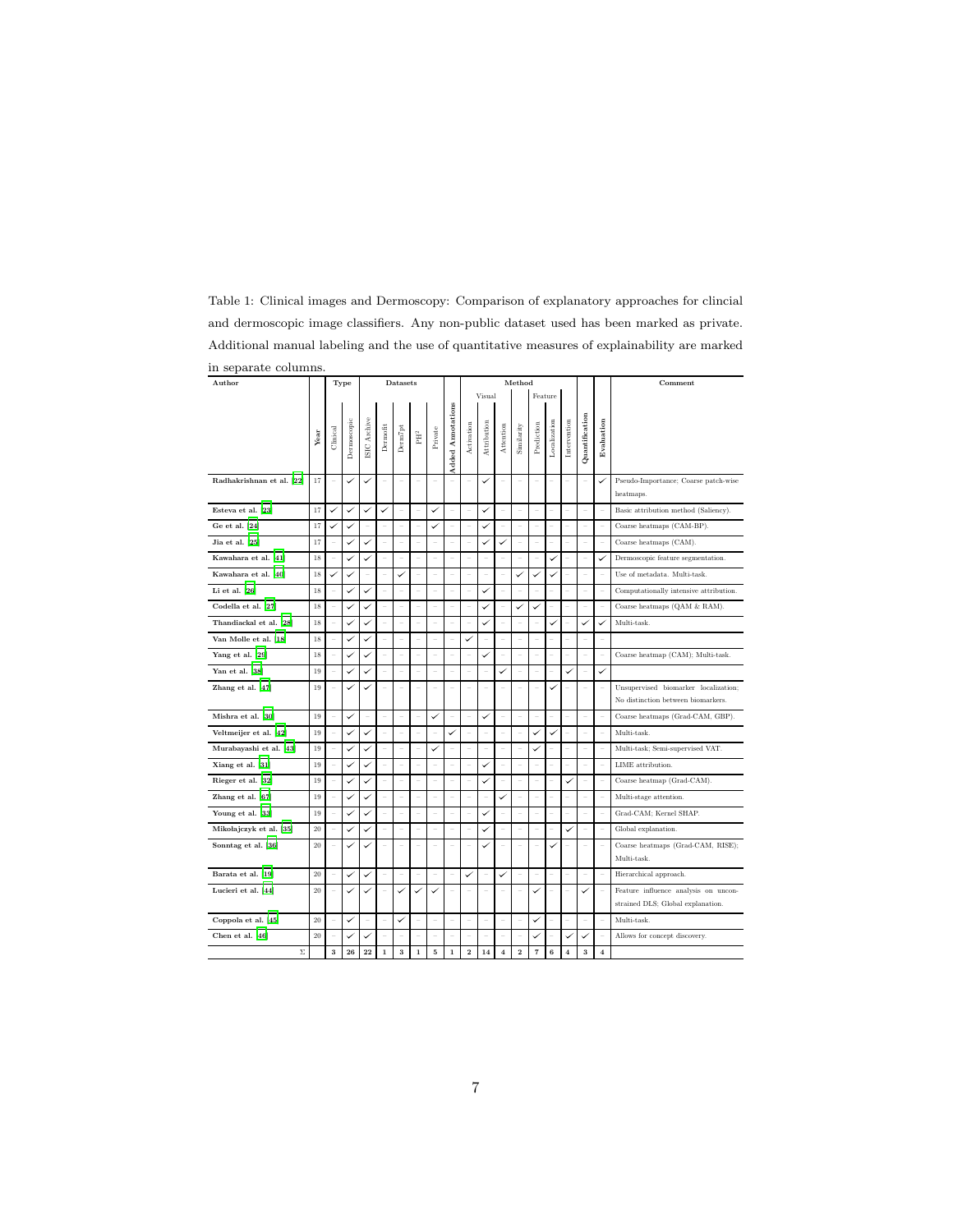<span id="page-7-0"></span>Table 2: Histopathology: Comparison of explanatory approaches for skin tissue classifiers. Any non-public dataset used has been marked as private. Additional manual labeling on public data and the use of quantitative measures of explainability are noted in separate columns.

| Author               |      |                          | Datasets                 |                          |                          | Method                   |                    |           |                          |                          |                          |              |                          | Comments                                       |
|----------------------|------|--------------------------|--------------------------|--------------------------|--------------------------|--------------------------|--------------------|-----------|--------------------------|--------------------------|--------------------------|--------------|--------------------------|------------------------------------------------|
|                      |      |                          |                          |                          | Visual                   |                          |                    |           |                          | Feature                  |                          |              |                          |                                                |
|                      | Year | TCGA                     | histologyDS              | Private                  | Annotations<br>Added     | Activation               | Attribution        | Attention | Similarity               | Prediction               | Localization             | Intervention | Quantification           |                                                |
| Cruz-Roa et al. [20] | 13   | $\overline{\phantom{a}}$ | $\checkmark$             | $\checkmark$             | $\overline{\phantom{a}}$ | $\overline{\phantom{a}}$ | $\checkmark$       |           | $\overline{\phantom{a}}$ | $\overline{\phantom{a}}$ | $\sim$                   |              | $\overline{\phantom{a}}$ | Pseudo-Importance; Coarse, patch-wise heatmap. |
| Cruz-Roa et al. [21] | 14   |                          | $\overline{\phantom{a}}$ | $\checkmark$             | $\overline{\phantom{a}}$ | $\overline{\phantom{a}}$ | ✓                  |           | $\sim$                   | $\overline{\phantom{a}}$ | $\sim$                   |              | $\overline{\phantom{a}}$ | Pseudo-Importance; Coarse, patch-wise heatmap. |
| Xie et al. $[34]$    | 19   | ✓                        | $\overline{\phantom{a}}$ | $\checkmark$             | $\overline{\phantom{a}}$ | $\overline{\phantom{a}}$ | ✓                  |           | $\overline{\phantom{a}}$ | $\overline{\phantom{a}}$ | $\sim$                   |              | $\overline{\phantom{m}}$ | Coarse heatmaps (CAM, Grad-CAM).               |
| Hägele et al. [37]   | 20   | ✓                        | $\sim$                   | $\overline{\phantom{a}}$ | ✓                        |                          | $\checkmark$       |           | $\overline{\phantom{a}}$ | $\overline{\phantom{a}}$ | $\overline{\phantom{a}}$ |              | $\checkmark$             | Fine-grained heatmaps (LRP).                   |
| Σ                    |      | $\overline{2}$           |                          | 3                        | 1                        | $\Omega$                 | $\overline{\bf 4}$ | $\Omega$  | $\Omega$                 | $\Omega$                 | $\Omega$                 | $\Omega$     | $\mathbf{1}$             |                                                |

CNN to generate an IDC pseudo-probability map for visual analysis. The 2017 work from Esteva et al. [\[23](#page-20-4)] is well cited for being the first DL-based classifier outperforming 21 board-certified dermatologists in the classification of skin cancer. The authors used the GoogleNet InceptionV3 [\[68\]](#page-25-7) architecture, pre-trained on ImageNet [\[69\]](#page-25-8), and fine-tuned on clinical and dermoscopic data from ISIC Archive, Dermofit and data from Stanford Hospital. Explanations are provided through saliency maps generated as gradients of the loss function w.r.t. the input. In the same year, Radhakrishnan et al. [\[22\]](#page-20-3) proposed PatchNet, a patchbased architecture that processes each patch of a dermoscopic input image using a CNN. The patch-based paradigm is leveraged to compute attribution maps by combining the scores of every patch in the binary task of benign vs. malignant. Resulting attribution maps express the network's pseudo-probability of a patch being malignant. The patch-wise heatmaps are compared to Class Activation Maps (CAM) [\[51](#page-23-3)] and Grad-CAM [\[52\]](#page-24-0) and quantitatively evaluated on segmentations of dermoscopic features provided in the ISIC 2017 challenge dataset. Ge et al. [\[24\]](#page-20-5) explored different multi-modal network structures, classifying pairs of clinical and dermoscopic images in one of 15 skin conditions. The private dataset used was provided by MoleMap<sup>[4](#page-7-1)</sup>. Moreover, they propose CAM-BP

<span id="page-7-1"></span><sup>4</sup>https://www.molemap.co.nz/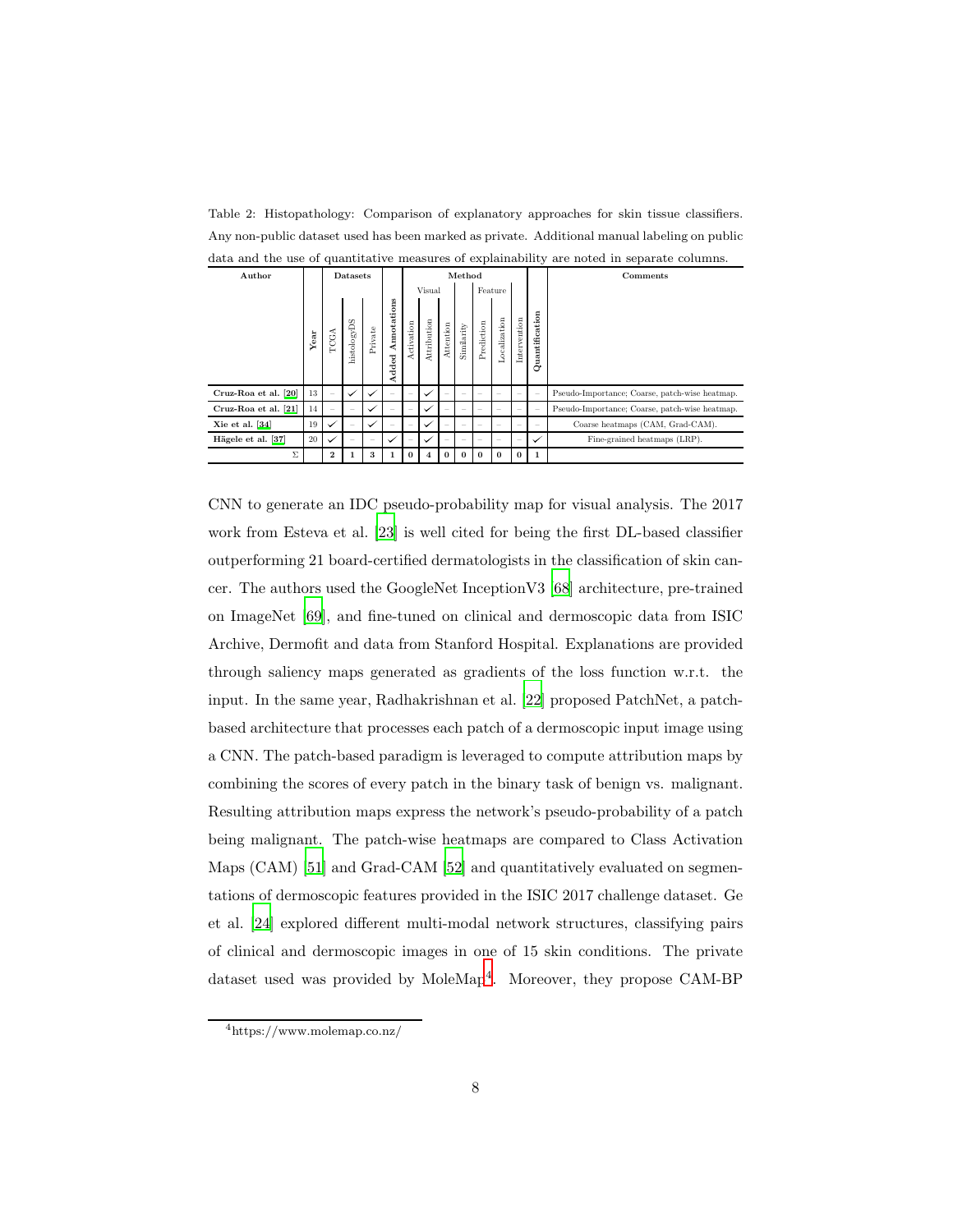which generates attribution maps by weighting Bilinear Pooling (BP) [\[70](#page-26-0)] using CAM. In [\[26](#page-20-7)], the authors applied the perturbation-based Prediction Difference Analysis method proposed in [\[55\]](#page-24-3) to produce visual attribution maps. In 2018, Yang et al. [\[29\]](#page-21-2) proposed Region Average Pooling to improve dermoscopy image classification by jointly segmenting the lesion, using this segmentation map as ROI for pooling. CAM heatmaps were provided as well to prove the classifier's focus on the lesion region. In 2019, Xie et al. [\[34](#page-21-7)] used VGG19 [\[71\]](#page-26-1) and ResNet50 [\[72\]](#page-26-2) networks to classify WSIs from the  $TCGA<sup>5</sup>$  $TCGA<sup>5</sup>$  $TCGA<sup>5</sup>$  dataset into Melanoma and Nevi. CAM attribution has been computed to explain the classifiers. Mishra et al. [\[30](#page-21-3)] trained several ResNet architectures and applied Grad-CAM [\[52](#page-24-0)] as well as Guided Backpropagation [\[53\]](#page-24-1) to analyze their models. The authors found that the models were having trouble with bad lighting, image blur, image noise and a wide field of view. Xiang et al. [\[31](#page-21-4)] trained an ensemble of different DL-based architectures. Explainability of their classifiers has been attempted by applying LIME [\[57\]](#page-24-5) to obtain visual attribution maps. It was confirmed that the classifiers made use of the lesion region for classification. Young et al. [\[33\]](#page-21-6) trained 30 models on Melanoma and Nevi from a publicly available dermoscopic dataset and applied GradCAM and KernelSHAP [\[73\]](#page-26-3) for explanation. Despite high accuracies, models sometimes assigned relevance to features that were non-related to the actual classification task. Such artifacts can arise through process-specific conditions during clinical examination, bearing the risk of causing spurious correlations in the data. Well-known examples from public skin lesion datasets are the appearance of vignetting effects, coloured patches, scales or markings on skin lesion images as shown in Fig. [2.](#page-9-0) Recently, Hägele et al. [\[37](#page-22-2)] emphasized on the importance of high-resolution attribution maps for the explanation and disclosure of biases in DL-based classifiers for histopathology. They compare high-resolution Layer-Wise Relevance Propagation (LRP) [\[56\]](#page-24-4) maps to probability maps and GradCAM, demonstrating how fine-grained solutions allow explanations on cell-level instead of patch-level and how this is

<span id="page-8-0"></span><sup>5</sup>Available at: https://portal.gdc.cancer.gov/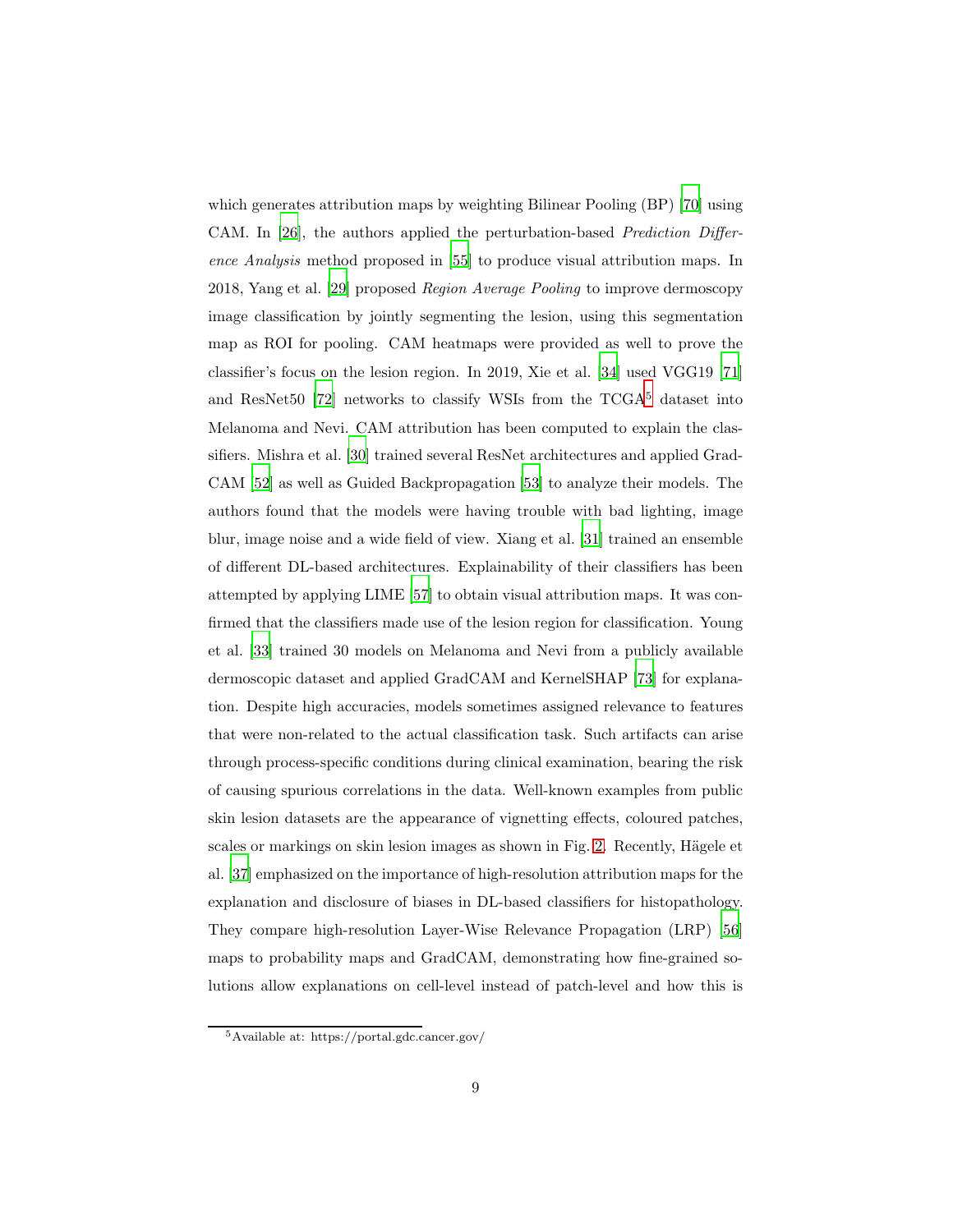

Figure 2: Examples of skin images suffering from different artifacts like (from left to right) vignetting effects, coloured patches, scale, markings.

<span id="page-9-0"></span>useful to discover biases in classifiers and data. To this end, they even provide a quantitative comparison of LRP and Grad-CAM by means of the area under the receiver operating characteristic curve (AUROC) for the detection sensitivity of cancer cells.

## 3.1.3. Visual Attention

In 2017, Jia et al. [\[25\]](#page-20-6) developed a two-stage framework using a single CNN architecture that is first trained on ISIC 2017 dataset images. Then, Class Activation Maps are computed to crop images to the respective region of interest (ROI). The same CNN is then again trained with cropped images. The resulting classifier combines attribution and explicit attention for its explanation. In the following year, Zhang et al. [\[67\]](#page-25-6) proposed an Attention Residual Learning (ARL) CNN that provides attention maps at every ARL block stage. Yan et al. [\[38\]](#page-22-3) incorporated an attention mechanism into a VGG16 network to obtain attention maps. In 2020, Barata et al. [\[19](#page-20-0)] treated the problem of skin lesion classification as a hierarchical problem of sequential word prediction. Using a CNN for feature encoding and a softmax attention mechanism for channelwise and spatial attention masks, a masked embedding of the original image is fed into a recurrent long short-term memory (LSTM) module that sequentially predicts increasingly specific classes (Melanocytic vs. Non-Melanocytic; Benign vs. Malignant; Diagnosis). The attention maps were visualized, aiding the interpretability of the model. Gu et al. [\[74\]](#page-26-4) propose a comprehensive attention CNN (CA-Net) for medical image segmentation that combines the advantages of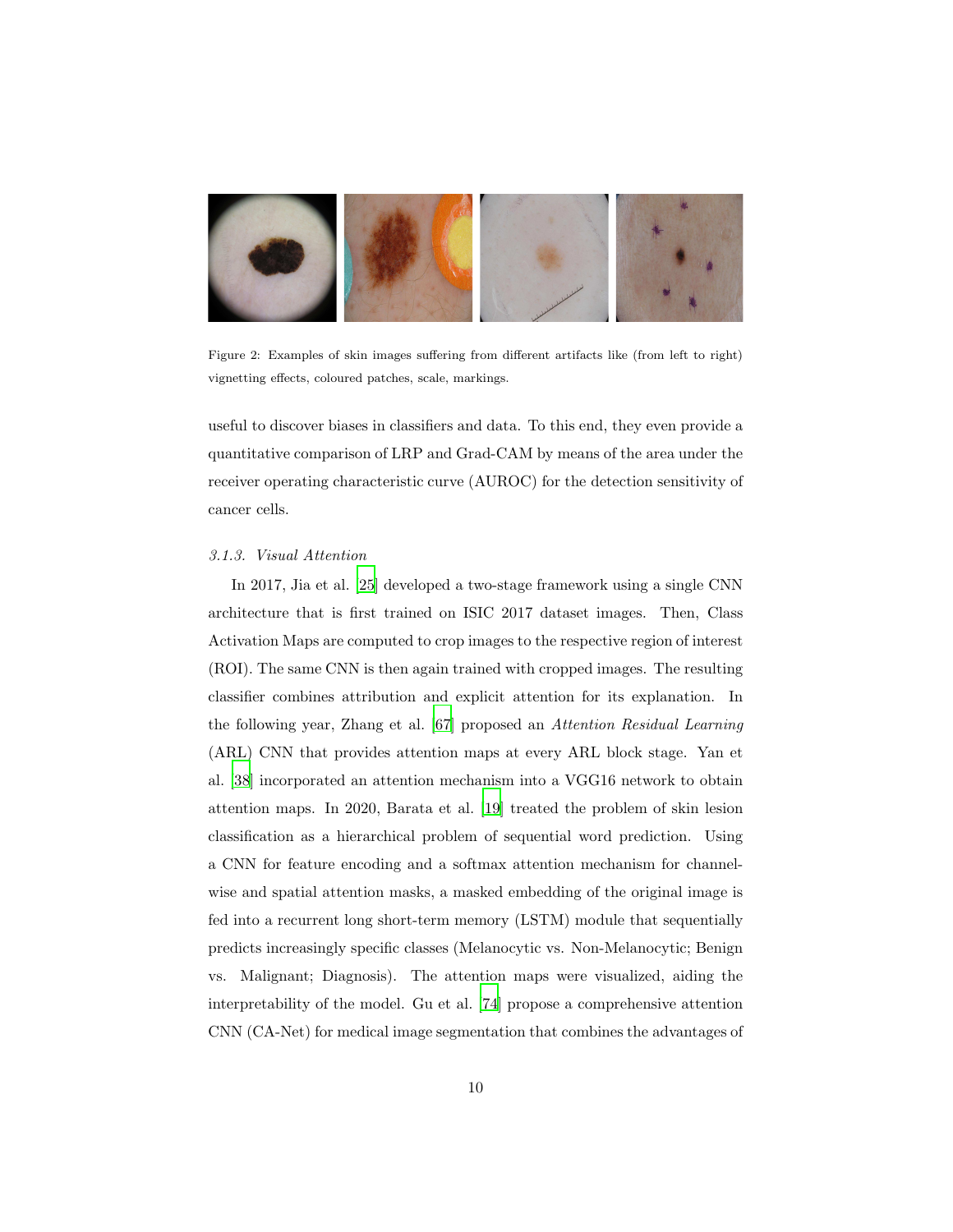spatial, channel and scale attention to understand and interpret how pixel-level predictions are obtained.

## 3.2. Dermoscopic Feature Prediction & Localization

In 2018, Kawahara et al. [\[41](#page-22-6)] presented a fully convolutional architecture for the segmentation of four dermoscopic features annotated in the 2017 ISIC challenge dataset. Results are evaluated using a fuzzy Jaccard Index. In further work, Kawahara et al. [\[40\]](#page-22-5) developed a multi-modal DLS trained in a multitask setting for the simultaneous detection and localization of diagnosis class and dermoscopic criteria. The CNN architecture is trained on sets of clinical and dermoscopic images along with meta data. It provides localization maps for all dermoscopic criteria, differianted in sub-types (e.g. regular / irregular streaks), can handle missing data (e.g. dermoscopic image without meta data) during inference due to the use of multiple loss combinations at train time and serves as a multi-modal image retrieval system. Thandiackal et al. [\[28](#page-21-1)] trained U-Nets [\[75\]](#page-26-5) to segment dermoscopic features. Those segmentation maps were stacked channel-wise with the original image and fed into a final CNN classifier . Segmentation results are evaluated against the results from [\[41\]](#page-22-6). Additionally, they allow to quantify the amount of network attribution (based on Input  $\times$  Gradient) channel-wise and location-wise using partial derivatives. In 2019, Zhang et al. [\[47\]](#page-23-7) attempted at localizing biomarkers without explicit labels. They trained a generative adversarial network (GAN) [\[76\]](#page-26-6) on removing potential biomarkers from diseased images, to make them appear like benign images. Those fake benign images were subtracted from the GAN's input to localize potential dermoscopic criteria. The resulting representation was fed to a subsequent classifier to predict the initial image's class label. Veltmeijer et al. [\[42\]](#page-22-7) manually annotated three dermoscopic criteria (Asymmetry, Irregular Borders and Multiple Colours) in the 2017 ISIC dataset. Using those annotations they trained two multi-task networks of which one predicted the criteria and the other segmented it, along with the diagnosis task. In [\[43\]](#page-22-8), Murabayashi et al. made use of semi-supervised Virtual Adversarial Training (VAT) to leverage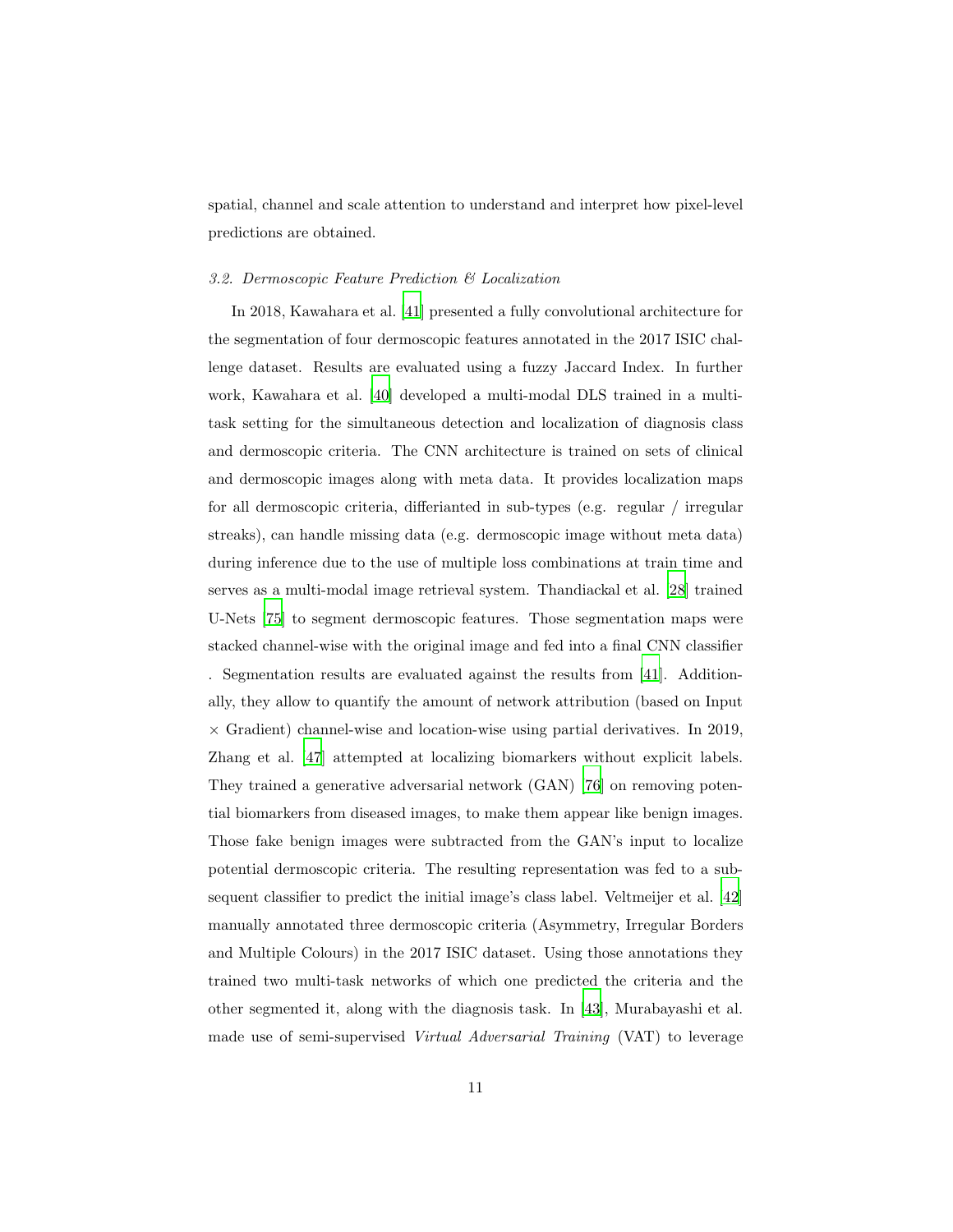unlabeled data, training a multi-task CNN on the prediction of diagnosis labels and dermoscopic criteria. In 2020, Sonntag et al. [\[36\]](#page-22-1) proposed a DSS for the explainable classification of skin lesions. The system allows lesion segmentation, dermoscopic criteria segmentation, binary or 8-class classification as well as the generation of visual attribution maps using GradCAM or RISE [\[54\]](#page-24-2). Lucieri et al. [\[44\]](#page-23-4) used TCAV [\[62\]](#page-25-1), a concept-based explanation method, to find directions of dermoscopic features in the latent space of a trained CNN. Unlike all previously described methods, [\[44](#page-23-4)] analyse a trained CNN without constraining its training procedure by explicitly enforcing dermoscopic criteria learning. The authors found that a publicly available skin lesion classifier module, scoring third in the 2017 ISIC lesion classification challenge, is naturally able to distinguish between absence and presence of some common dermoscopic criteria defined by dermatologists. Furthermore, it was found that those criteria influence the CNNs decision in accordance with the medical consensus. Coppola et al. [\[45\]](#page-23-5) recently proposed a novel multi-task learning network with learnable gates that allow to share features between subtasks. They discovered correlations between the features used for the detection of specific dermoscopic criteria and concluded that the diagnosis tasks uses features from most of the other subtasks, which confirms their intuition.

## 3.3. Similarity Retrieval

Codella et al. [\[27\]](#page-21-0) were the first to explicitly expand the explanation of dermoscopic classifiers by allowing content-based image retrieval (CBIR). By manually labeling images in non-expert similarity groups (e.g. visual appearance) and employing a triplet loss, their network's latent space is structured to provide meaningful nearest neighbours as evidence for its classification. In addition, they generate Result Activation Maps (RAM) based on CAM, highlighting regions that contribute most to the proximity of the nearest neighbour of a sample. The previously mentioned multi-modal DLS by Kawahara et al. [\[40](#page-22-5)] also allowed image retrieval. A special property is that a single feature vector can be used to retrieve multi-modal training inputs.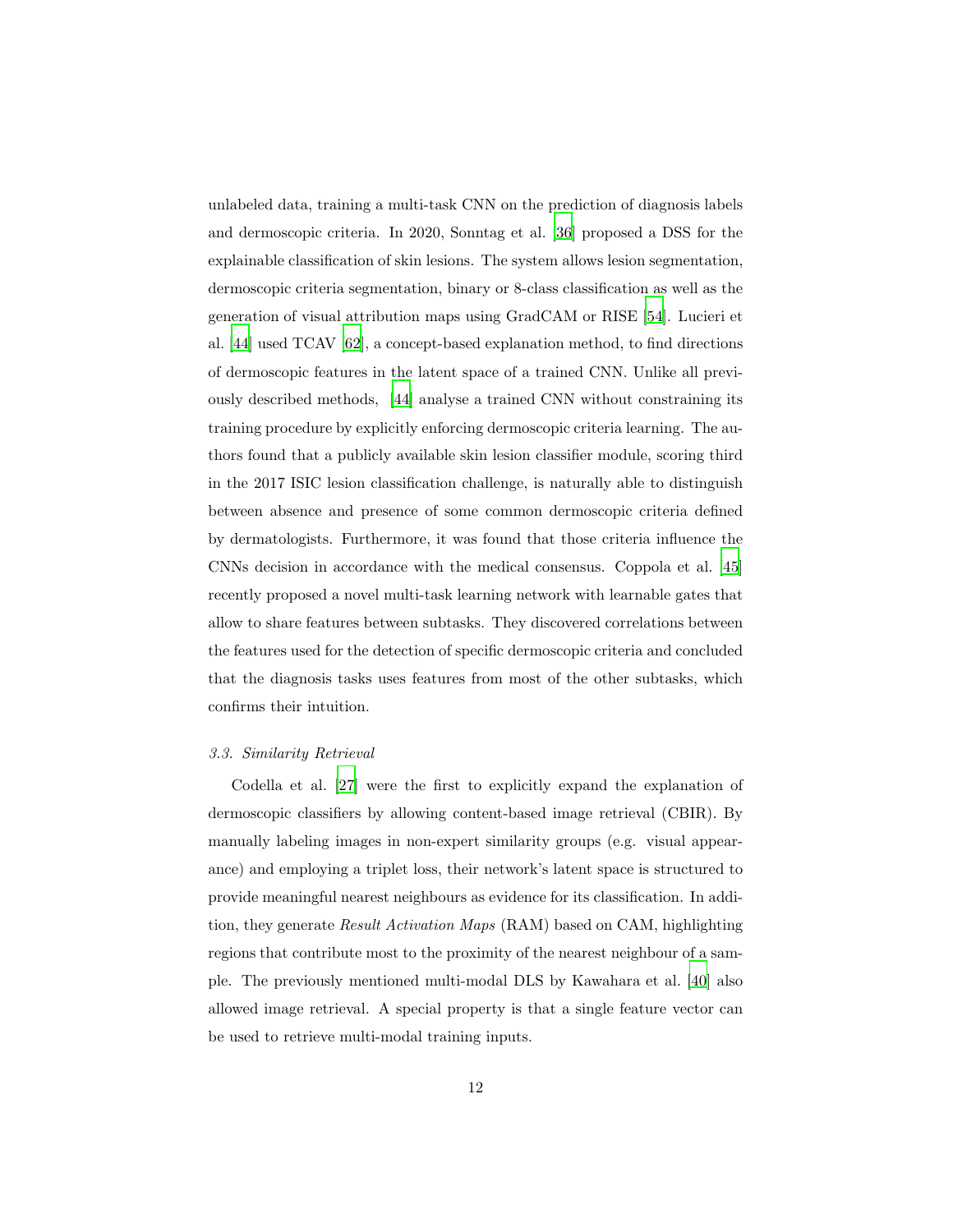### 3.4. Intervention

In 2019, Yan et al. [\[38\]](#page-22-3) improved the classification performance of their CNN by explicitly guiding the attention of the network through ground truth segmentation maps during training. Rieger et al. [\[32](#page-21-5)] introduced Contextual Decomposition Explanation Penalization (CDEP). CDEP is a model-inherent method that allows to constrain the explanation of a deep network during training using ground-truth segmentation maps. As a result, bias can be removed iteratively during optimization, resulting in an explainable, accurate network. GradCAM is used to generate attribution maps. In 2020, Mikołajczyk et al. [\[35](#page-22-0)] attempted global explanations by proposing Global Explanations for Discovering Bias in Data (GEBI). The idea is based on  $SpRAy$  [\[65](#page-25-4)] which applies spectral clustering on a CNN's attribution maps to explain its behaviour. In [\[35\]](#page-22-0), this method is extended by concatenating the input image to the corresponding attribution map before spectral clustering. Moreover, a counterfactual method is proposed in which a hypothesized bias is artificially induced in all images of the dataset to observe the change in predictive behaviour. Variations of LRP are used as attribution method. Building on the idea of TCAV, Chen et al. [\[46](#page-23-6)] propose Concept Whitening (CW) as a normalization technique which is able to align a network's latent space with a set of desired concepts. Training a ResNet18 with CW on ISIC skin lesion images slightly improved the classification performance and resulted in a significantly more disentangled latent space. The authors concluded that the network did not focus on the age of a patient but instead on the size of the lesion. CW moreover reveals other concept directions that do not correspond to predefined concepts, simplifying the discovery of new, unknown biomarkers. The most influential concept axis in their experiments indicated the utilization of irregular borders for the detection of malignity.

## <span id="page-12-0"></span>4. Discussion

Tables [1](#page-6-0) and [2](#page-7-0) summarize all reviewed publications including additional information like datasets used, manual annotations, whether the approach allowed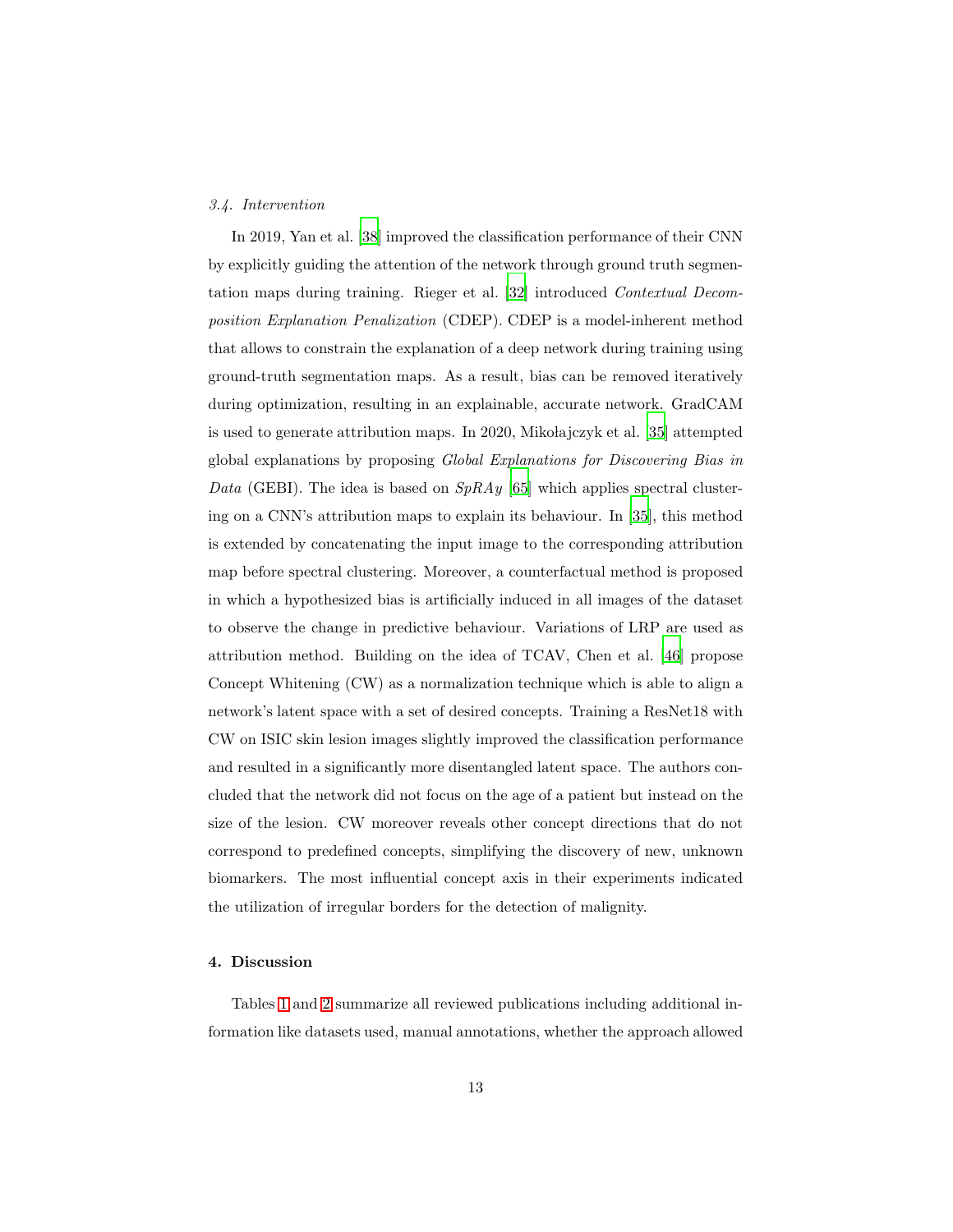quantitative explanation and whether the explanations have been evaluated. It appears that most works aimed at explaining dermoscopic image classifiers. In spite of numerous publications on the explanation of DL-based classifiers for histopathology slides [\[39](#page-22-4), [77](#page-26-7), [78](#page-27-0), [79](#page-27-1)], only little attention has been drawn to skin tissue in particular. This might also be related to the limited availability of datasets and annotations, as is also reflected in the limited number of publicly available datasets used by the reviewed studies.

It appears that two explanation modalities dominate previous work, namely visual attribution and dermoscopic criteria prediction & localization. Visualization has always been a particularly popular way of explaining CNNs due to the importance of spatial arrangement in feature maps and visual input. However, the utility of different visualization methods varies a lot with their implementation. Numerous gradient-based attribution methods, for instance, have been shown to be independent of the model at hand [\[80](#page-27-2)] (e.g. Guided Backpropagation). Also, some methods produce coarse heatmaps owing to their implementation (e.g. CAM, GradCAM). Perturbation-based methods are known to suffer from out-of-distribution sampling which can significantly influence explanations [\[81](#page-27-3)]. Attention methods often explicitly enforce focus on specific image regions, thus limiting the information used by a DLS. Other approaches providing non-constraining attention cannot guarantee influence of their provided explanations on the prediction. The same holds for prediction and localization of dermoscopic criteria through multi-task optimization as well as simple activation visualization. Some of the reviewed methods used the predicted scores of sub-regions (e.g. patches) to explain the network decision spatially. However, an opaque and uninterpretable high-level sub-decision can hardly be considered an explanation.

The implicit prediction and localization of dermoscopic criteria as practiced in [\[46](#page-23-6)] and [\[44](#page-23-4)] is closely related to the utilization of auxiliary classification objectives and hierarchization of classifier structures. These methods implicitly allow to monitor the DLS' understanding of predictions by verifying that a set of simpler sub-tasks are correctly performed and allow to quantify the influence of a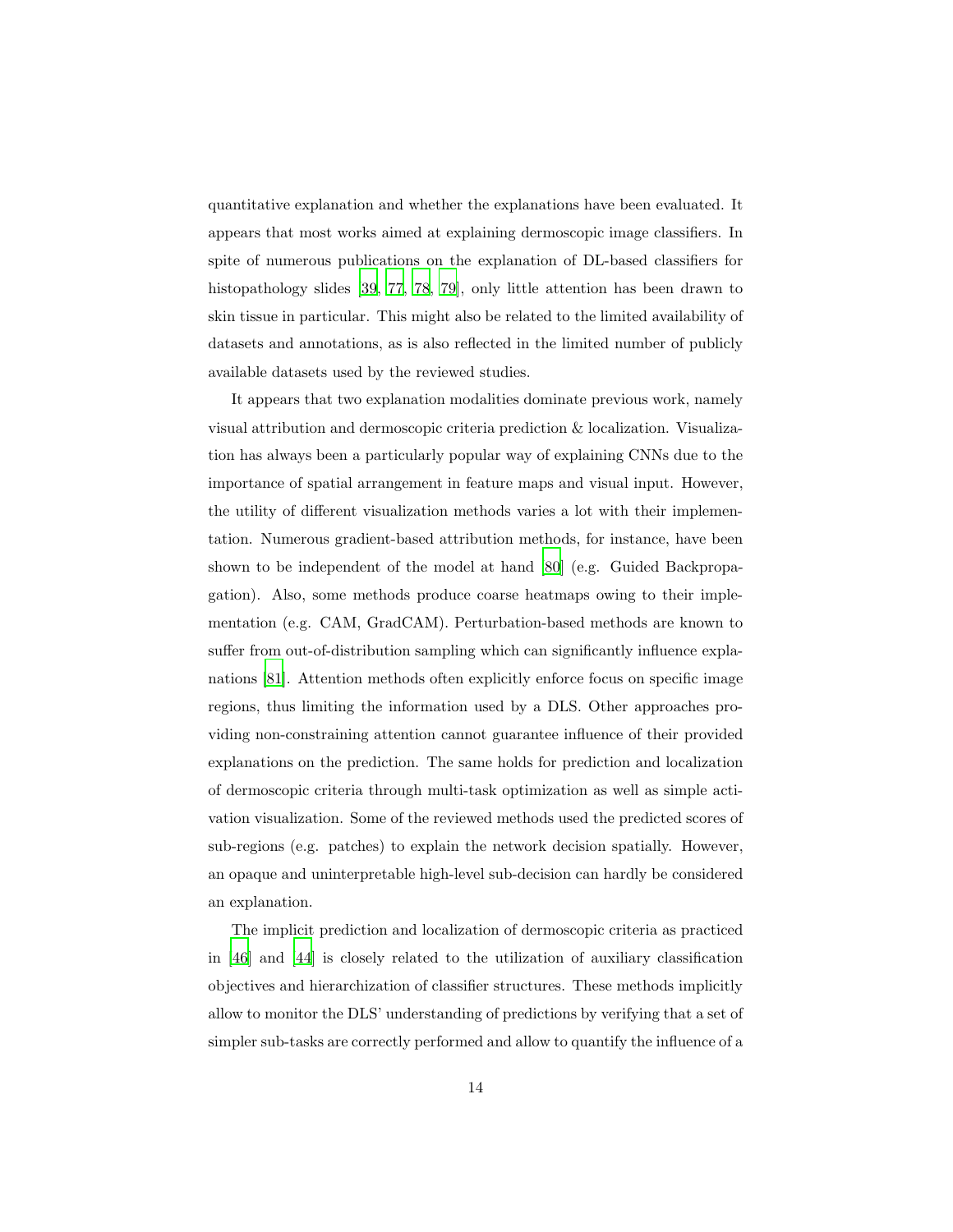sub-task to the final classifcation. The localization of single criteria is specifically useful to increase the efficiency of doctors by leading their attention and allowing them to validate network's decisions more easily. The Concept Localization Map (CLM) method proposed in [\[82\]](#page-27-4) allows to extend frameworks based on CAVs for the implicit localization of biomarkers. Except for the method proposed in [\[47\]](#page-23-7) and [\[46\]](#page-23-6), all methods require the manual definition and annotation of criteria. This constrains the model performance in favour of explainability and constitutes a complex and laborious task, requiring hours of work from experts.

Attempts beyond visual and conceptual interpretability like content-based image retrieval approaches and methods that allow to explicitly adjust DLS's behaviour represent a significant step towards clinical usefulness of such systems. Some of the reviewed methods, for instance, allow to explicitly guide a network's focus and explanation through the incorporation of domain-knowledge or by detecting bias in the training data that can consequently be removed.

Analysis of existing work revealed that there is an ongoing trend of usercentered and adaptable explainable AI not only in the dermatology domain, but in AI in general. We suggest that future attempts to successfully deploy XAI in medicine should focus on following key points:

- 1. User-centered explanations
- 2. Diverse explanations
- 3. Global explanations
- 4. Interventions

User-Centered Explanations. The process of interpreting explanations is sometimes described as a translation of abstract concepts into a human-understandable domain [\[83](#page-27-5)]. In order to create an understanding, it is essential to transfer knowledge in a way that is accessible to the human interpreter. Thus, a usercentric orientation of explanations is a major requirement for effective explanations. The easiest way to fullfil this requirement is the communication by means of commonly used mental constructs (concepts) in the explainee's cultural milieu or the domain of expertise. This can, for instance, be implemented by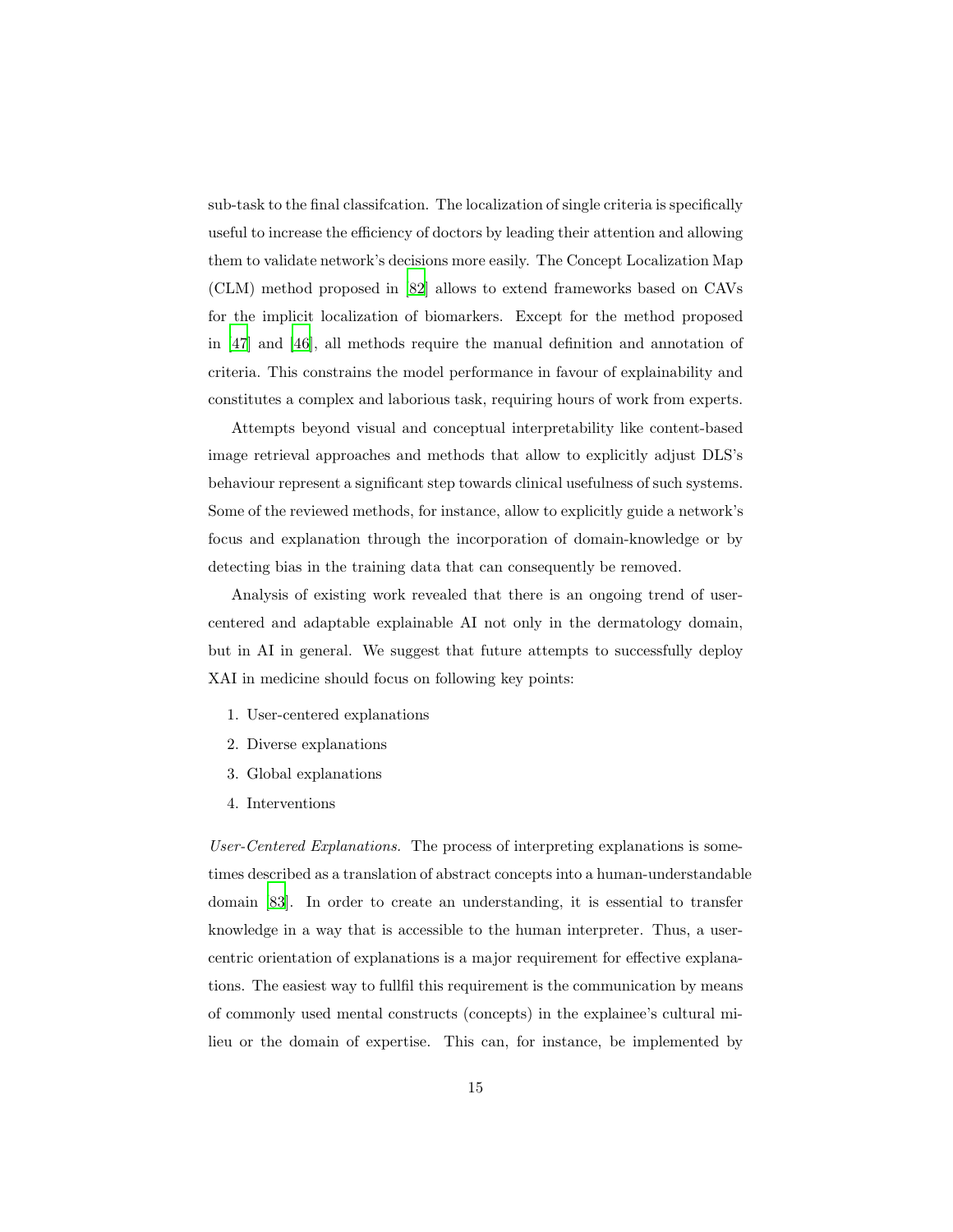explicitly handling intermediate tasks through modularization of architectures or the disclosure of such concepts in unconstrained DL-based algorithms.

Diverse Explanations. Another crucial point that can be observed in the explanation of human beings and that will aid the interpretation of algorithmic decisions is the utilization of diverse modalities for explanation. Spatial localization of important input features using attribution maps is often helpful. However, only a fraction of the information necessary to explain a decision in its entirety is conveyed this way. The augmentation of visual relevance maps by more abstract, concept-based explanations and more fine-grained concept localization can result in an enriched and more complete explanation. Additionally, existing explanation approaches can be combined with different input modalities of the same data to reveal new relationships and increase diversity. Novel ideas considering input data in different data spaces such as frequency domain (e.g. [\[84](#page-27-6)]), uncommon colour domains or other transformations (e.g. [\[85\]](#page-27-7)) could potentially result in the alternative expression of relevance beyond spatial location. The combination of different explanation methods with diverse modalities on one hand allows for more complete explanations and on the other hand for the validation of the different explanations' congruence, hence the meaningfulness of the whole explanation.

Global Explanations. Most of today's xAI approaches consider only local explanations. However, a proper validation of network's working that will gain the trust of users and authorities can only be achieved by analyzing the bigger picture. In a DL setting, this means that all of the data space needs to be taken into account. So far, the consideration of the complete input space is - in most cases - impossible. Therefore, methods for the approximation of data spaces are required which in the best case provide some theoretical guarantees. As has been shown, current global explanations such as concept-based methods used in [\[44\]](#page-23-4) or the data-centric method proposed in [\[35\]](#page-22-0) approach global explanations by approximating the input space with as much data available. The combination of local and approximated global measures bears the potential to increase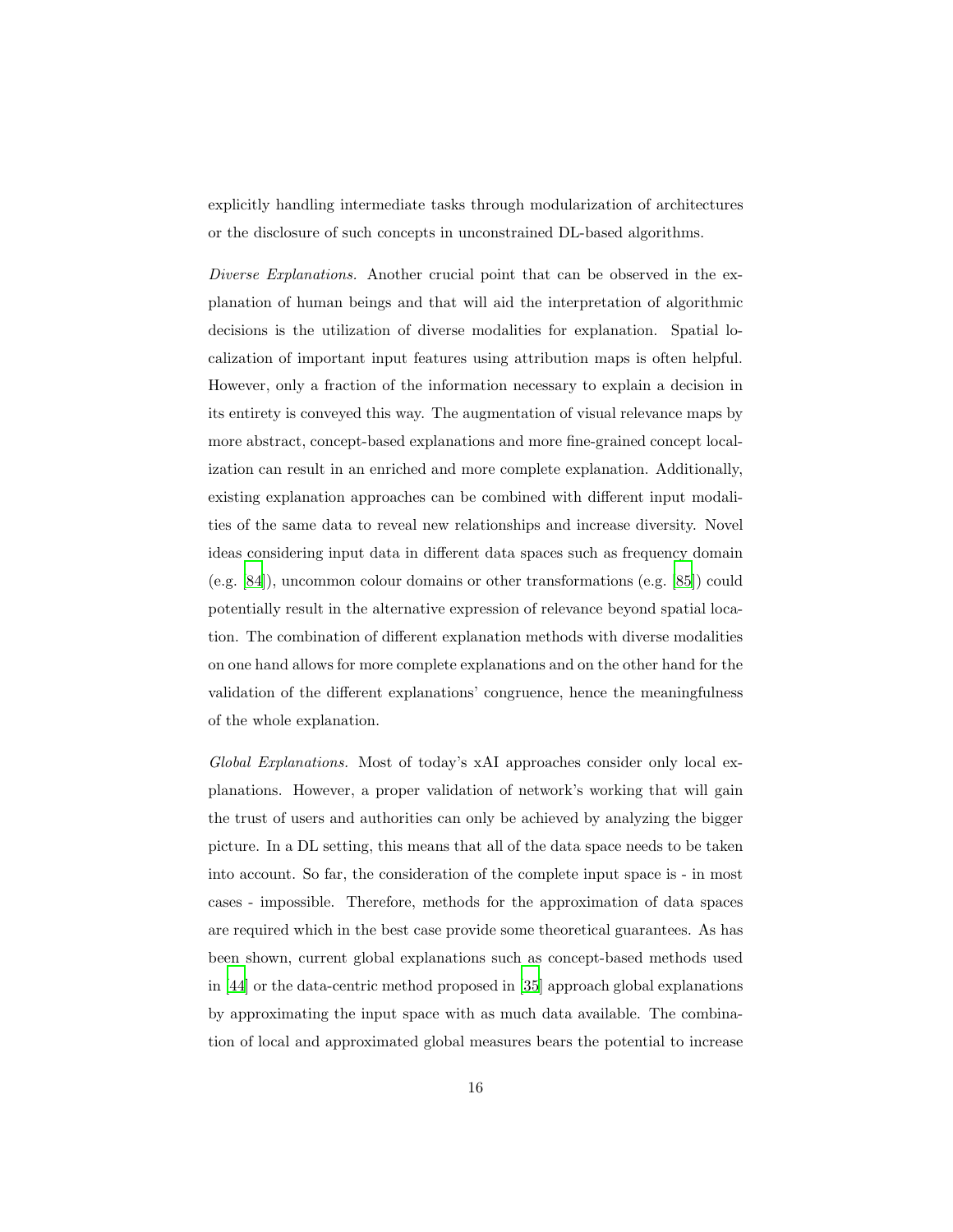the scope of the explanation and therefore the user's understanding. Without any guarantees of causality, assuring that a statistical model learnt only relevant coherences is only possible by identifying and removing systemic bias from the representation space.

Interventions. Ultimately, an explainable classifier is not worth much if it does not base its decision on legitimate grounds. Therefore, intervention is required to correct issues identified through explanations. Moreover, this is a way of explicitly incorporating expert knowledge into a learning system. The requirement for extensive annotation collection that is often seen as a drawback can be alleviated by applying classifiers with good base performance in clinical support settings, making use of interventional active learning. Here, the DLS represents the learner and an expert can act as a tutor that communicates potential misconceptions to the network on a case-by-case basis. The tutor benefits from the good and consistent performance of the learner, who in turn benefits form the correction of misconceptions. If proper channels of communication from tutor to student are provided, such scenarios might be comparable to a tutor teaching a real doctor in training.

Looking towards the future, another path should be followed in addition to the supervised incorporation of expert knowledge. As already mentioned, the definition and incorporation of human concepts and ideas into computerunderstandable language is not trivial and requires exceptional efforts. Moreover, it is also known that many human decisions, processes and conventions emerged through time and are not always based on optimal solutions. Hence, it is not unlikely that there exist alternative representations of problems that, so far, seem abstract to humans but are well-grounded in theory. Decrypting the representations learned by high performing DL-based classifiers is therefore still of great potential value. First attempts towards unsupervised concept discovery have been proposed in [\[86](#page-28-0), [87,](#page-28-1) [88\]](#page-28-2). The most critical aspect is however the assignment of meaning exploitable by humans.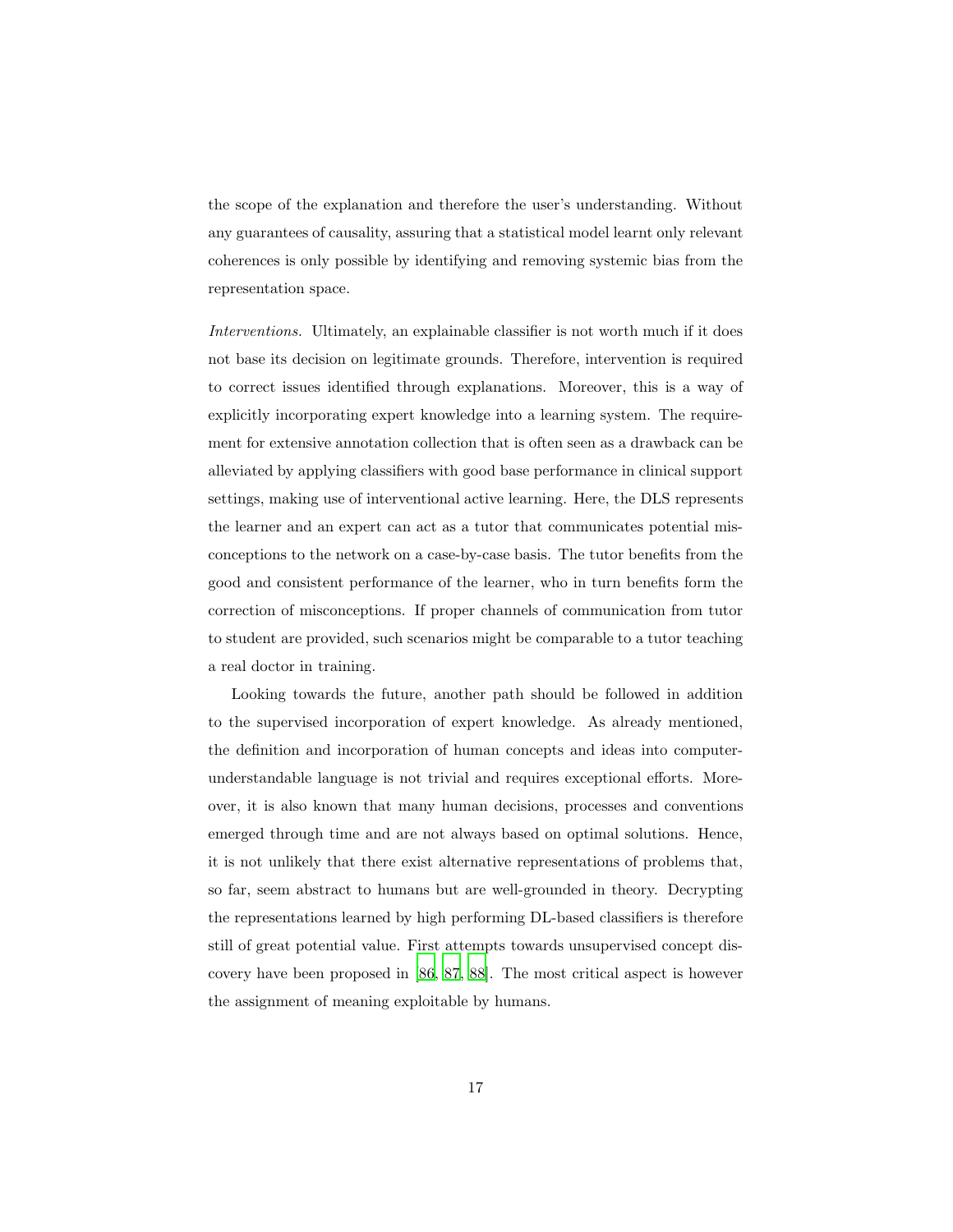## <span id="page-17-2"></span>5. Conclusions

The present work reviewed and discussed the current state-of-the-art in explaining DL-based skin lesion classifiers. Four non-exclusive main groups of explanation approaches have been identified, namely, Visual Relevance Localization, Dermoscopic Feature Prediction & Localization, Similarity Retrieval as well as *Intervention*. It has been shown that the explanation of histopathologic skin lesion classifiers has so far received little attention and that the main focus in the field lies on the explanation of dermoscopic classifiers by means of visual relevance maps and prediction & localization of dermoscopic criteria. In order to meaningfully advance the field of medical AI towards practical, clinical deployment of DLS, we suggest to focus future efforts on user-centered explanation attempts that combine diverse modalities with local and global evidence. The continuous shaping of a classifier's behaviour through interventional active learning has the potential to revolutionize the way knowledge is transferred from human experts to DLS. Moreover, first attempts towards the unsupervised discovery of knowledge learned by data-driven algorithms indicate promising prospects for both, DL and the medical communities.

## References

- <span id="page-17-0"></span>[1] T. J. Brinker, A. Hekler, A. H. Enk, J. Klode, A. Hauschild, C. Berking, B. Schilling, S. Haferkamp, D. Schadendorf, T. Holland-Letz, et al., Deep learning outperformed 136 of 157 dermatologists in a head-to-head dermoscopic melanoma image classification task, European Journal of Cancer 113 (2019) 47–54.
- <span id="page-17-1"></span>[2] S. Qiu, P. S. Joshi, M. I. Miller, C. Xue, X. Zhou, C. Karjadi, G. H. Chang, A. S. Joshi, B. Dwyer, S. Zhu, et al., Development and validation of an interpretable deep learning framework for alzheimer's disease classification, Brain.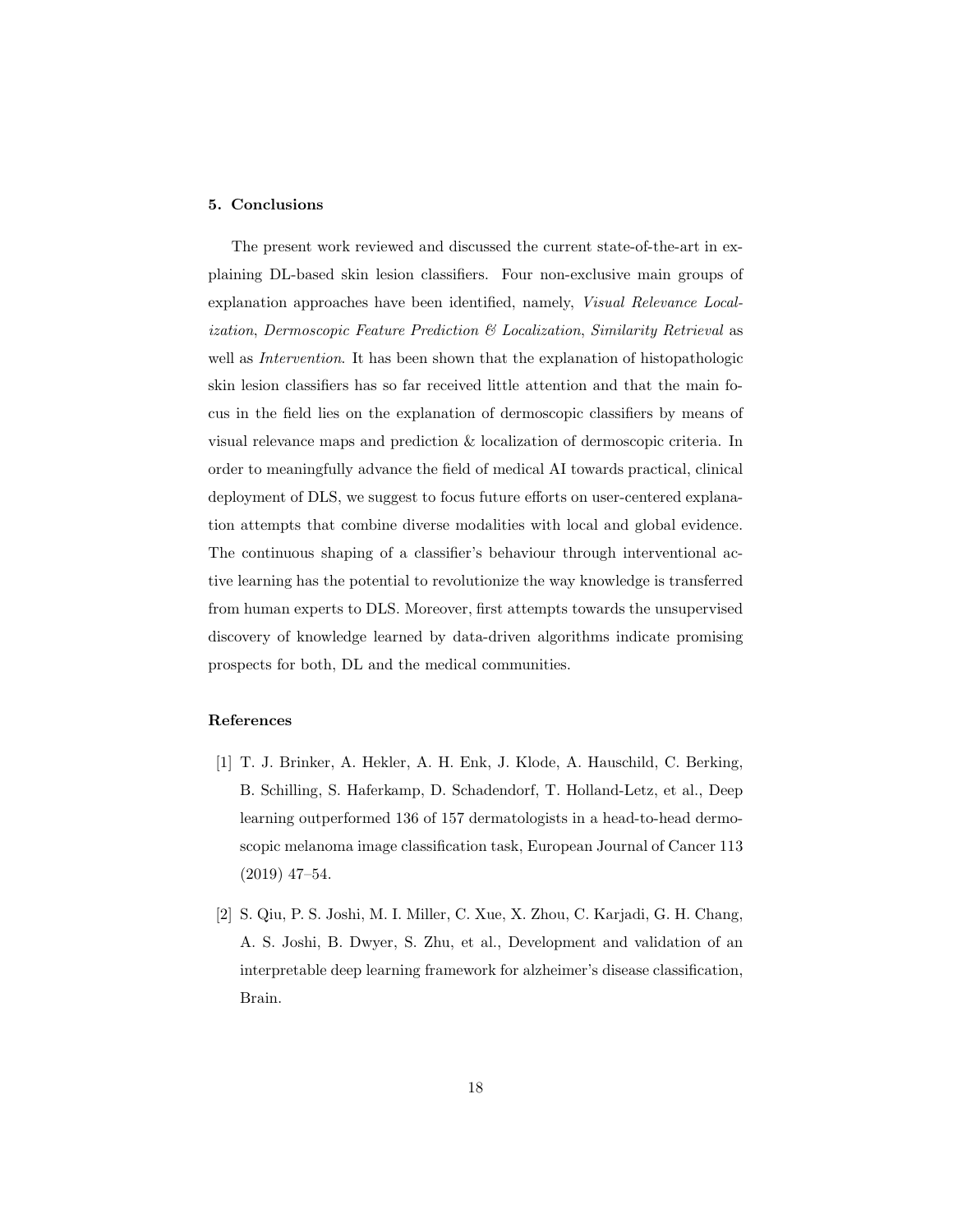- <span id="page-18-0"></span>[3] M. D. Abràmoff, P. T. Lavin, M. Birch, N. Shah, J. C. Folk, Pivotal trial of an autonomous ai-based diagnostic system for detection of diabetic retinopathy in primary care offices, NPJ digital medicine 1 (1) (2018) 1–8.
- <span id="page-18-1"></span>[4] P. Newswire, Fda permits marketing of artificial intelligence-based device to detect certain diabetes-related www.prnewswire.com. URL https://www.prnewswire.com/news-releases/3derm-announces-two-fda-breakthrough-devic
- <span id="page-18-2"></span>[5] A. Stark, Fda permits marketing of artificial intelligence-based device to detect certain diabetes-related e U.S. Food and Drug Administration (FDA). URL https://www.fda.gov/news-events/press-announcements/fda-permits-marketing-artificial
- <span id="page-18-3"></span>[6] C. Rudin, Stop explaining black box machine learning models for high stakes decisions and use interpretable models instead, Nature Machine Intelligence 1 (5) (2019) 206–215.
- <span id="page-18-4"></span>[7] C. Szegedy, W. Zaremba, I. Sutskever, J. Bruna, D. Erhan, I. Goodfellow, R. Fergus, [Intriguing properties of neural networks,](http://arxiv.org/abs/1312.6199) in: International Conference on Learning Representations, 2014. URL [http://arxiv](http://arxiv.org/abs/1312.6199).org/abs/1312.6199
- <span id="page-18-5"></span>[8] A. Bissoto, M. Fornaciali, E. Valle, S. Avila, (de) constructing bias on skin lesion datasets, in: Proceedings of the IEEE Conference on Computer Vision and Pattern Recognition Workshops, 2019, pp. 0–0.
- <span id="page-18-6"></span>[9] E. Commission, White paper on artificial intelligence - a european approach to excellence and trust.
- <span id="page-18-7"></span>[10] D. Schneeberger, K. Stöger, A. Holzinger, The european legal framework for medical ai, in: International Cross-Domain Conference for Machine Learning and Knowledge Extraction, Springer, 2020, pp. 209–226.
- <span id="page-18-8"></span>[11] Z. Khazaei, F. Ghorat, A. Jarrahi, H. Adineh, M. Sohrabivafa, E. Goodarzi, Global incidence and mortality of skin cancer by histological subtype and its relationship with the human development index (hdi); an ecology study in 2018, World Cancer Research Journal (WCRJ) 6 (2) (2019) e13.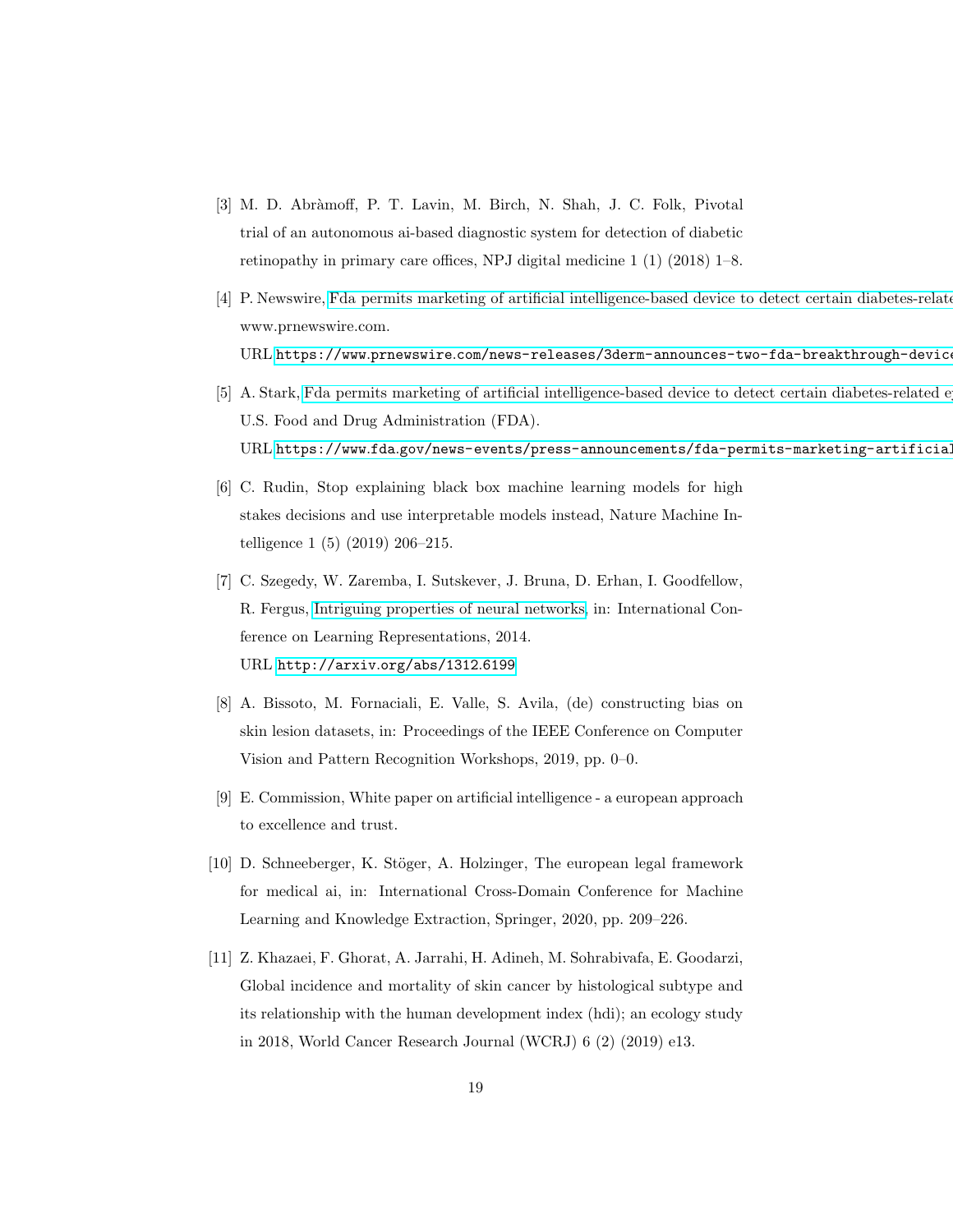- <span id="page-19-0"></span>[12] A. C. Society, Cancer facts & figures 2020, Am. Cancer Soc.
- <span id="page-19-1"></span>[13] F. Nachbar, W. Stolz, T. Merkle, A. B. Cognetta, T. Vogt, M. Landthaler, P. Bilek, O. Braun-Falco, G. Plewig, The abcd rule of dermatoscopy: high prospective value in the diagnosis of doubtful melanocytic skin lesions, Journal of the American Academy of Dermatology 30 (4) (1994) 551–559.
- <span id="page-19-2"></span>[14] G. Argenziano, G. Fabbrocini, P. Carli, V. De Giorgi, E. Sammarco, M. Delfino, Epiluminescence microscopy for the diagnosis of doubtful melanocytic skin lesions: comparison of the abcd rule of dermatoscopy and a new 7-point checklist based on pattern analysis, Archives of dermatology 134 (12) (1998) 1563–1570.
- <span id="page-19-3"></span>[15] J. G. Elmore, R. L. Barnhill, D. E. Elder, G. M. Longton, M. S. Pepe, L. M. Reisch, P. A. Carney, L. J. Titus, H. D. Nelson, T. Onega, et al., Pathologists' diagnosis of invasive melanoma and melanocytic proliferations: observer accuracy and reproducibility study, Bmj 357 (2017) j2813.
- <span id="page-19-4"></span>[16] V. Arya, R. K. Bellamy, P.-Y. Chen, A. Dhurandhar, M. Hind, S. C. Hoffman, S. Houde, Q. V. Liao, R. Luss, A. Mojsilović, et al., One explanation does not fit all: A toolkit and taxonomy of ai explainability techniques, arXiv preprint arXiv:1909.03012.
- <span id="page-19-5"></span>[17] A. B. Arrieta, N. Díaz-Rodríguez, J. Del Ser, A. Bennetot, S. Tabik, A. Barbado, S. García, S. Gil-López, D. Molina, R. Benjamins, et al., Explainable artificial intelligence (xai): Concepts, taxonomies, opportunities and challenges toward responsible ai, Information Fusion 58 (2020) 82–115.
- <span id="page-19-6"></span>[18] P. Van Molle, M. De Strooper, T. Verbelen, B. Vankeirsbilck, P. Simoens, B. Dhoedt, Visualizing convolutional neural networks to improve decision support for skin lesion classification, in: Understanding and Interpreting Machine Learning in Medical Image Computing Applications, Springer, 2018, pp. 115–123.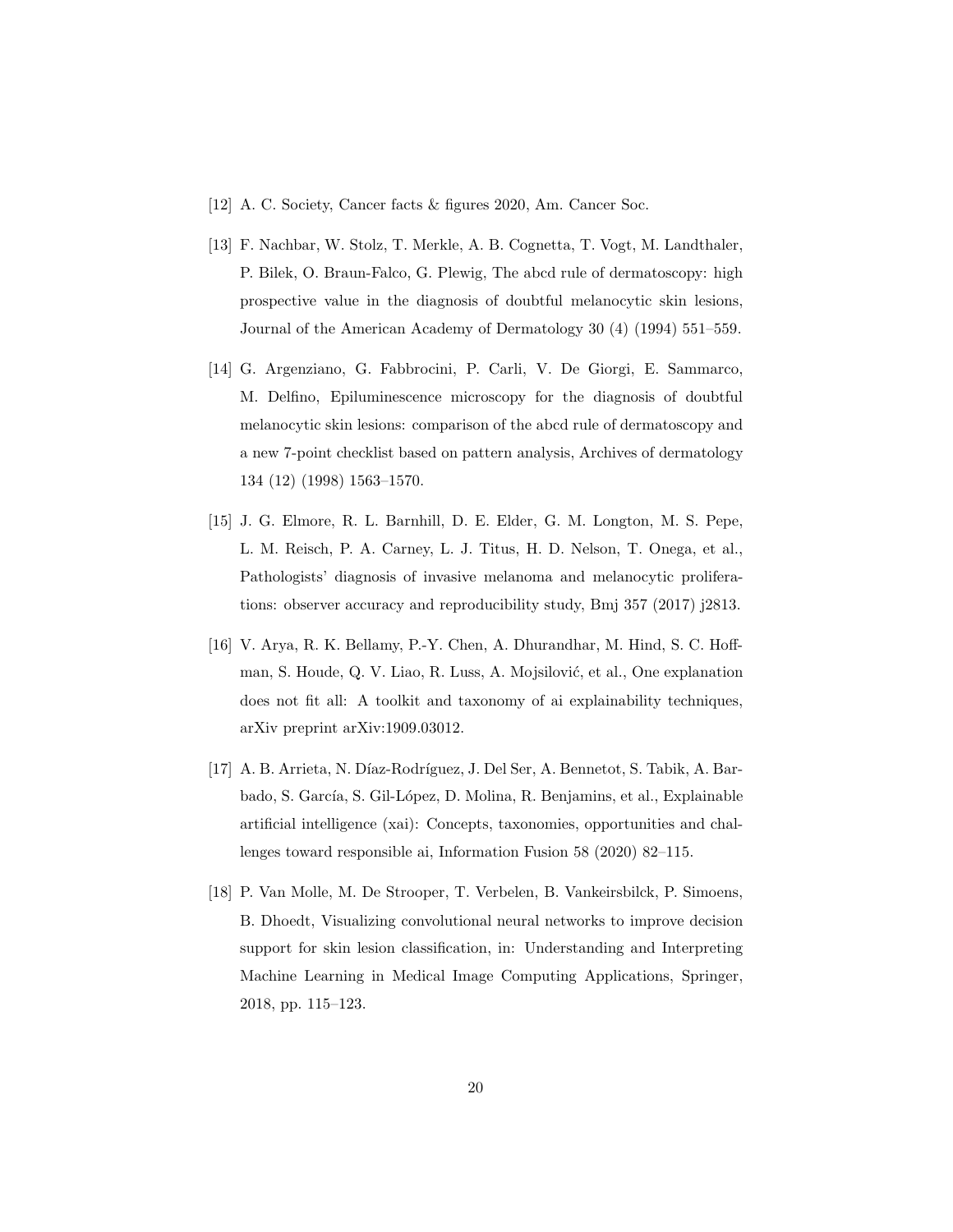- <span id="page-20-0"></span>[19] C. Barata, M. E. Celebi, J. S. Marques, Explainable skin lesion diagnosis using taxonomies, Pattern Recognition (2020) 107413.
- <span id="page-20-1"></span>[20] A. A. Cruz-Roa, J. E. A. Ovalle, A. Madabhushi, F. A. G. Osorio, A deep learning architecture for image representation, visual interpretability and automated basal-cell carcinoma cancer detection, in: International Conference on Medical Image Computing and Computer-Assisted Intervention, Springer, 2013, pp. 403–410.
- <span id="page-20-2"></span>[21] A. Cruz-Roa, A. Basavanhally, F. González, H. Gilmore, M. Feldman, S. Ganesan, N. Shih, J. Tomaszewski, A. Madabhushi, Automatic detection of invasive ductal carcinoma in whole slide images with convolutional neural networks, in: Medical Imaging 2014: Digital Pathology, Vol. 9041, International Society for Optics and Photonics, 2014, p. 904103.
- <span id="page-20-3"></span>[22] A. Radhakrishnan, C. Durham, A. Soylemezoglu, C. Uhler, Patchnet: Interpretable neural networks for image classification, arXiv preprint arXiv:1705.08078.
- <span id="page-20-4"></span>[23] A. Esteva, B. Kuprel, R. A. Novoa, J. Ko, S. M. Swetter, H. M. Blau, S. Thrun, Dermatologist-level classification of skin cancer with deep neural networks, nature 542 (7639) (2017) 115–118.
- <span id="page-20-5"></span>[24] Z. Ge, S. Demyanov, R. Chakravorty, A. Bowling, R. Garnavi, Skin disease recognition using deep saliency features and multimodal learning of dermoscopy and clinical images, in: International Conference on Medical Image Computing and Computer-Assisted Intervention, Springer, 2017, pp. 250–258.
- <span id="page-20-6"></span>[25] X. Jia, L. Shen, Skin lesion classification using class activation map, arXiv preprint arXiv:1703.01053.
- <span id="page-20-7"></span>[26] X. Li, J. Wu, E. Z. Chen, H. Jiang, What evidence does deep learning model use to classify skin lesions?, arXiv preprint arXiv:1811.01051.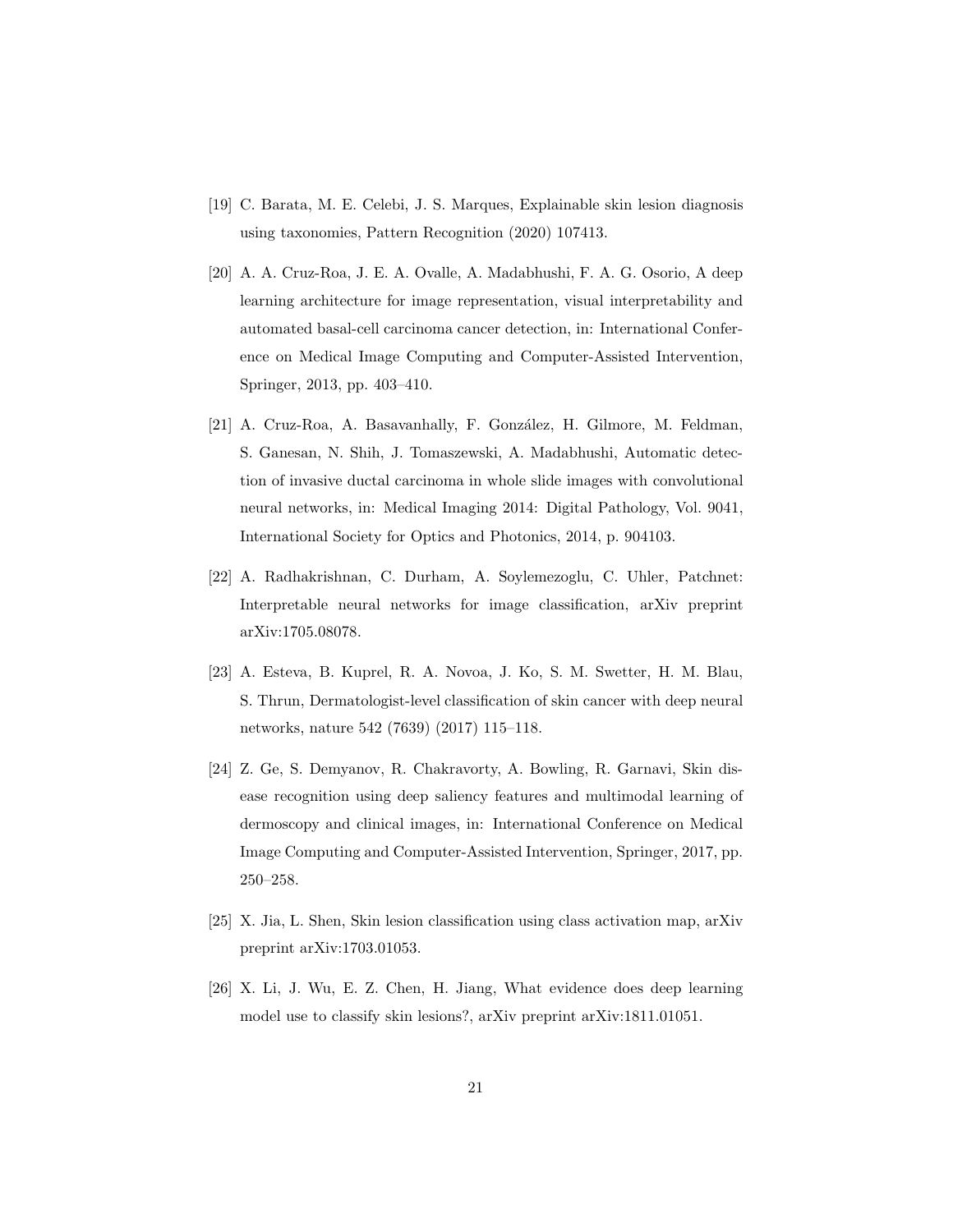- <span id="page-21-0"></span>[27] N. C. Codella, C.-C. Lin, A. Halpern, M. Hind, R. Feris, J. R. Smith, Collaborative human-ai (chai): Evidence-based interpretable melanoma classification in dermoscopic images, in: Understanding and Interpreting Machine Learning in Medical Image Computing Applications, Springer, 2018, pp. 97–105.
- <span id="page-21-1"></span>[28] K. Thandiackal, O. Goksel, A structure-aware convolutional neural network for skin lesion classification, in: OR 2.0 Context-Aware Operating Theaters, Computer Assisted Robotic Endoscopy, Clinical Image-Based Procedures, and Skin Image Analysis, Springer, 2018, pp. 312–319.
- <span id="page-21-2"></span>[29] J. Yang, F. Xie, H. Fan, Z. Jiang, J. Liu, Classification for dermoscopy images using convolutional neural networks based on region average pooling, IEEE Access 6 (2018) 65130–65138.
- <span id="page-21-3"></span>[30] S. Mishra, H. Imaizumi, T. Yamasaki, Interpreting fine-grained dermatological classification by deep learning, in: Proceedings of the IEEE Conference on Computer Vision and Pattern Recognition Workshops, 2019, pp. 0–0.
- <span id="page-21-4"></span>[31] A. Xiang, F. Wang, Towards interpretable skin lesion classification with deep learning models, in: AMIA Annual Symposium Proceedings, Vol. 2019, American Medical Informatics Association, 2019, p. 1246.
- <span id="page-21-5"></span>[32] L. Rieger, C. Singh, W. J. Murdoch, B. Yu, Interpretations are useful: penalizing explanations to align neural networks with prior knowledge, arXiv preprint arXiv:1909.13584.
- <span id="page-21-6"></span>[33] K. Young, G. Booth, B. Simpson, R. Dutton, S. Shrapnel, Deep neural network or dermatologist?, in: Interpretability of Machine Intelligence in Medical Image Computing and Multimodal Learning for Clinical Decision Support, Springer, 2019, pp. 48–55.
- <span id="page-21-7"></span>[34] P. Xie, K. Zuo, Y. Zhang, F. Li, M. Yin, K. Lu, Interpretable classification from skin cancer histology slides using deep learning: A retrospective multicenter study, arXiv preprint arXiv:1904.06156.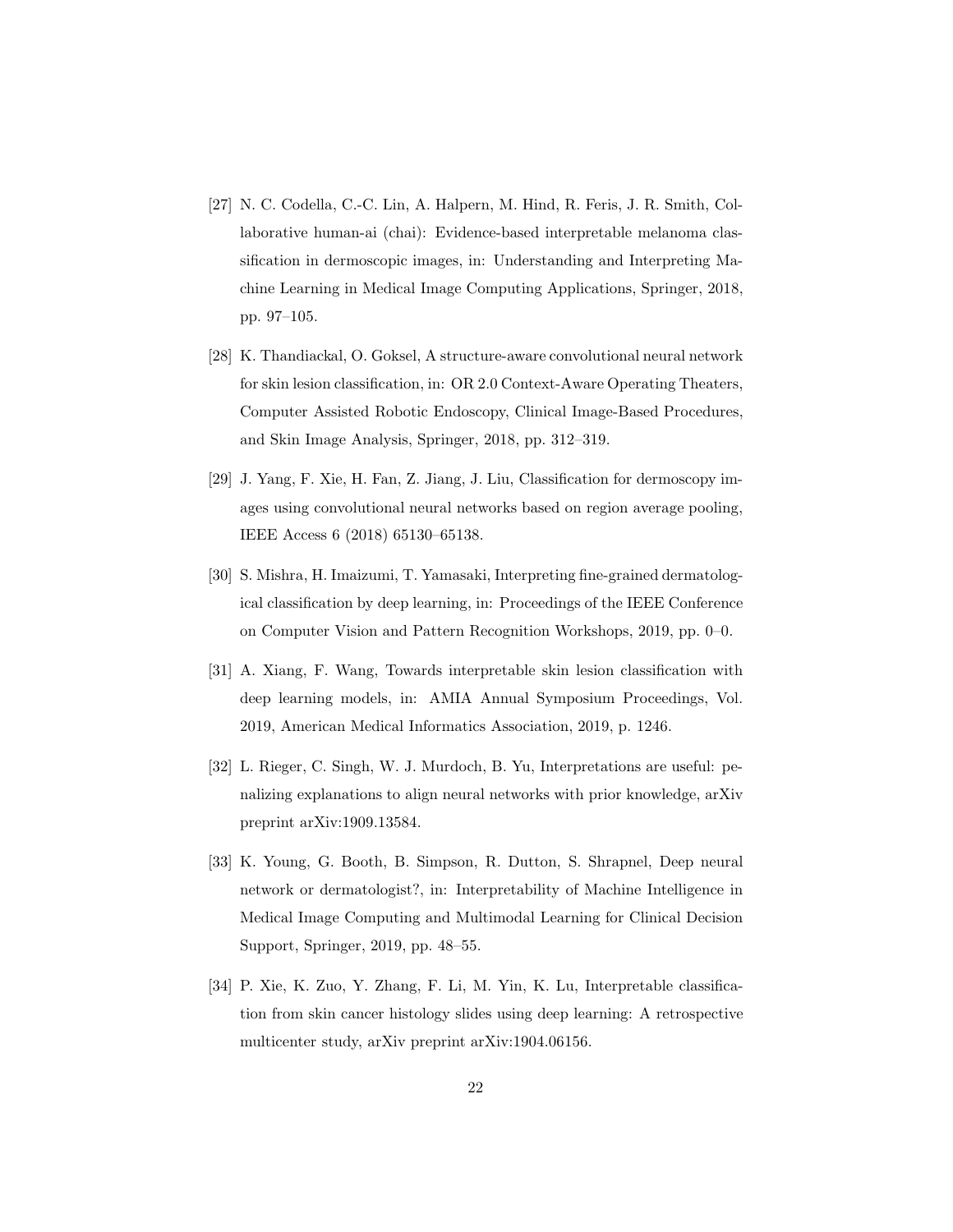- <span id="page-22-0"></span>[35] A. Mikołajczyk, M. Grochowski, A. Kwasigroch, Global explanations for discovering bias in data, arXiv preprint arXiv:2005.02269.
- <span id="page-22-1"></span>[36] D. Sonntag, F. Nunnari, H.-J. Profitlich, The skincare project, an interactive deep learning system for differential diagnosis of malignant skin lesions. technical report, arXiv preprint arXiv:2005.09448.
- <span id="page-22-2"></span>[37] M. Hägele, P. Seegerer, S. Lapuschkin, M. Bockmayr, W. Samek, F. Klauschen, K.-R. Müller, A. Binder, Resolving challenges in deep learning-based analyses of histopathological images using explanation methods, Scientific reports 10 (1) (2020) 1–12.
- <span id="page-22-3"></span>[38] Y. Yan, J. Kawahara, G. Hamarneh, Melanoma recognition via visual attention, in: International Conference on Information Processing in Medical Imaging, Springer, 2019, pp. 793–804.
- <span id="page-22-4"></span>[39] Z. Zhang, Y. Xie, F. Xing, M. McGough, L. Yang, Mdnet: A semantically and visually interpretable medical image diagnosis network, in: Proceedings of the IEEE conference on computer vision and pattern recognition, 2017, pp. 6428–6436.
- <span id="page-22-5"></span>[40] J. Kawahara, S. Daneshvar, G. Argenziano, G. Hamarneh, Seven-point checklist and skin lesion classification using multitask multimodal neural nets, IEEE journal of biomedical and health informatics 23 (2) (2018) 538– 546.
- <span id="page-22-6"></span>[41] J. Kawahara, G. Hamarneh, Fully convolutional neural networks to detect clinical dermoscopic features, IEEE journal of biomedical and health informatics 23 (2) (2018) 578–585.
- <span id="page-22-7"></span>[42] E. Veltmeijer, S. Karaoglu, T. Gevers, et al., Integrating clinically-relevant features into skin lesion classification., in: BNAIC/BENELEARN, 2019.
- <span id="page-22-8"></span>[43] S. Murabayashi, H. Iyatomi, Towards explainable melanoma diagnosis: Prediction of clinical indicators using semi-supervised and multi-task learn-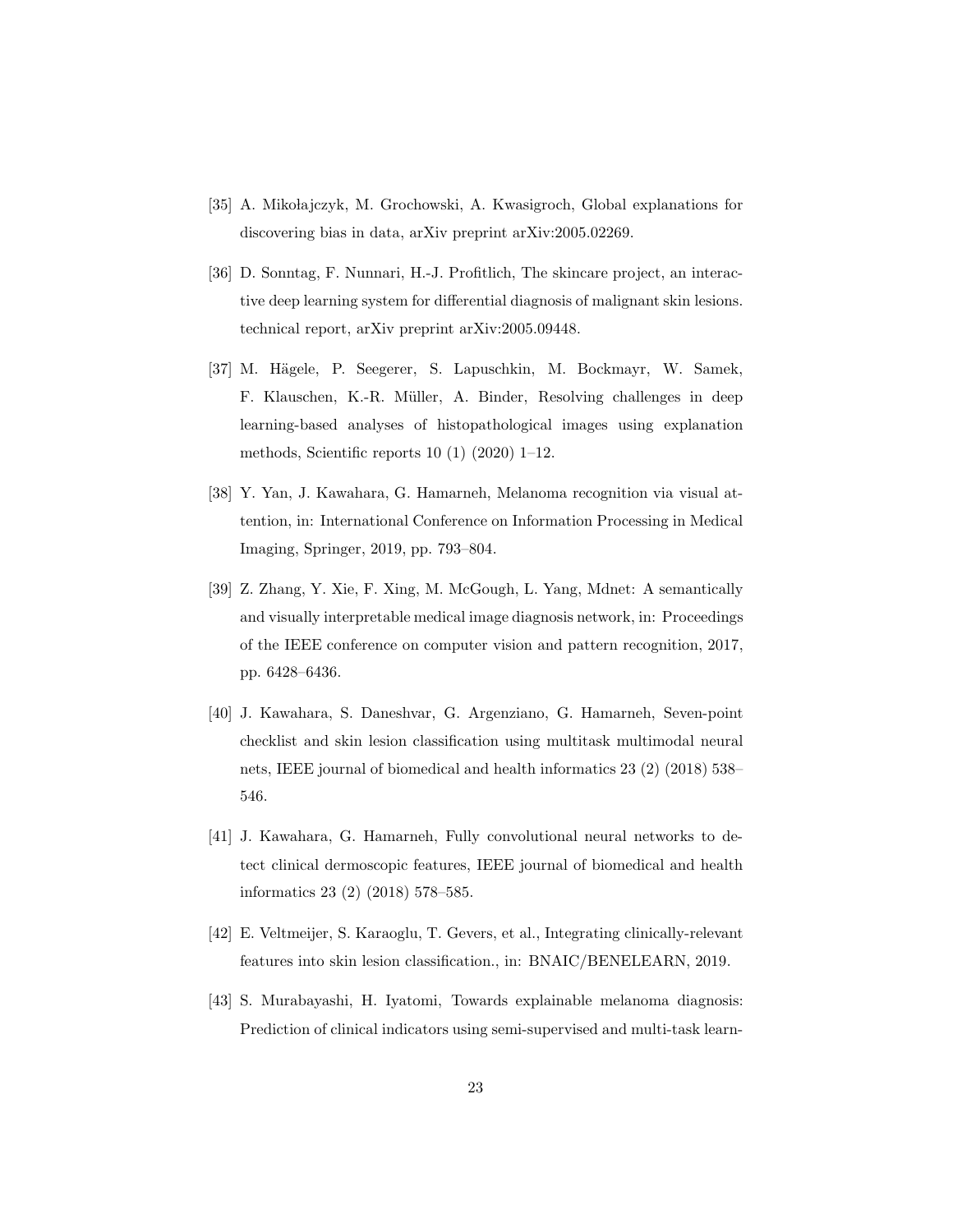ing, in: 2019 IEEE International Conference on Big Data (Big Data), IEEE, 2019, pp. 4853–4857.

- <span id="page-23-4"></span>[44] A. Lucieri, M. N. Bajwa, S. A. Braun, M. I. Malik, A. Dengel, S. Ahmed, On interpretability of deep learning based skin lesion classifiers using concept activation vectors, arXiv preprint arXiv:2005.02000.
- <span id="page-23-5"></span>[45] D. Coppola, H. Kuan Lee, C. Guan, Interpreting mechanisms of prediction for skin cancer diagnosis using multi-task learning, in: Proceedings of the IEEE/CVF Conference on Computer Vision and Pattern Recognition Workshops, 2020, pp. 734–735.
- <span id="page-23-6"></span>[46] Z. Chen, Y. Bei, C. Rudin, Concept whitening for interpretable image recognition, Nature Machine Intelligence 2 (12) (2020) 772–782.
- <span id="page-23-7"></span>[47] R. Zhang, S. Tan, R. Wang, S. Manivannan, J. Chen, H. Lin, W.-S. Zheng, Biomarker localization by combining cnn classifier and generative adversarial network, in: International Conference on Medical Image Computing and Computer-Assisted Intervention, Springer, 2019, pp. 209–217.
- <span id="page-23-0"></span>[48] M. D. Zeiler, R. Fergus, Visualizing and understanding convolutional networks, in: European conference on computer vision, Springer, 2014, pp. 818–833.
- <span id="page-23-1"></span>[49] K. Simonyan, A. Vedaldi, A. Zisserman, Deep inside convolutional networks: Visualising image classification models and saliency maps, arXiv preprint arXiv:1312.6034.
- <span id="page-23-2"></span>[50] A. Shrikumar, P. Greenside, A. Shcherbina, A. Kundaje, Not just a black box: Learning important features through propagating activation differences, arXiv preprint arXiv:1605.01713.
- <span id="page-23-3"></span>[51] B. Zhou, A. Khosla, A. Lapedriza, A. Oliva, A. Torralba, Learning deep features for discriminative localization, in: Proceedings of the IEEE conference on computer vision and pattern recognition, 2016, pp. 2921–2929.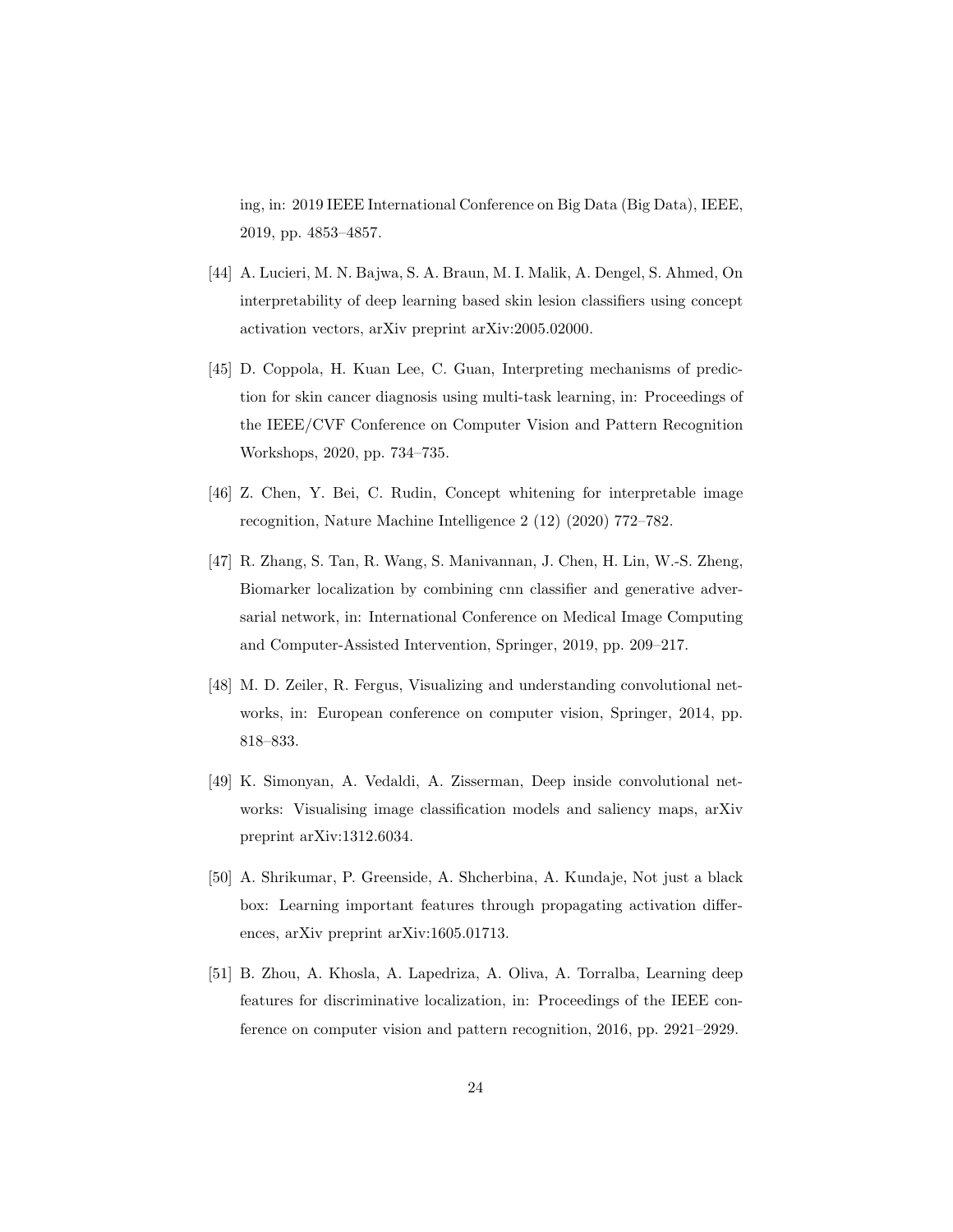- <span id="page-24-0"></span>[52] R. R. Selvaraju, M. Cogswell, A. Das, R. Vedantam, D. Parikh, D. Batra, Grad-cam: Visual explanations from deep networks via gradient-based localization, in: Proceedings of the IEEE international conference on computer vision, 2017, pp. 618–626.
- <span id="page-24-1"></span>[53] J. T. Springenberg, A. Dosovitskiy, T. Brox, M. Riedmiller, Striving for simplicity: The all convolutional net, arXiv preprint arXiv:1412.6806.
- <span id="page-24-2"></span>[54] V. Petsiuk, A. Das, K. Saenko, Rise: Randomized input sampling for explanation of black-box models, arXiv preprint arXiv:1806.07421.
- <span id="page-24-3"></span>[55] L. M. Zintgraf, T. S. Cohen, T. Adel, M. Welling, Visualizing deep neural network decisions: Prediction difference analysis, arXiv preprint arXiv:1702.04595.
- <span id="page-24-4"></span>[56] S. Bach, A. Binder, G. Montavon, F. Klauschen, K.-R. Müller, W. Samek, On pixel-wise explanations for non-linear classifier decisions by layer-wise relevance propagation, PloS one 10 (7) (2015) e0130140.
- <span id="page-24-5"></span>[57] M. T. Ribeiro, S. Singh, C. Guestrin, " why should i trust you?" explaining the predictions of any classifier, in: Proceedings of the 22nd ACM SIGKDD international conference on knowledge discovery and data mining, 2016, pp. 1135–1144.
- <span id="page-24-6"></span>[58] J. Ba, V. Mnih, K. Kavukcuoglu, Multiple object recognition with visual attention, arXiv preprint arXiv:1412.7755.
- <span id="page-24-7"></span>[59] K. Xu, J. Ba, R. Kiros, K. Cho, A. Courville, R. Salakhudinov, R. Zemel, Y. Bengio, Show, attend and tell: Neural image caption generation with visual attention, in: International conference on machine learning, 2015, pp. 2048–2057.
- <span id="page-24-8"></span>[60] J. Fu, H. Zheng, T. Mei, Look closer to see better: Recurrent attention convolutional neural network for fine-grained image recognition, in: The IEEE Conference on Computer Vision and Pattern Recognition (CVPR), 2017.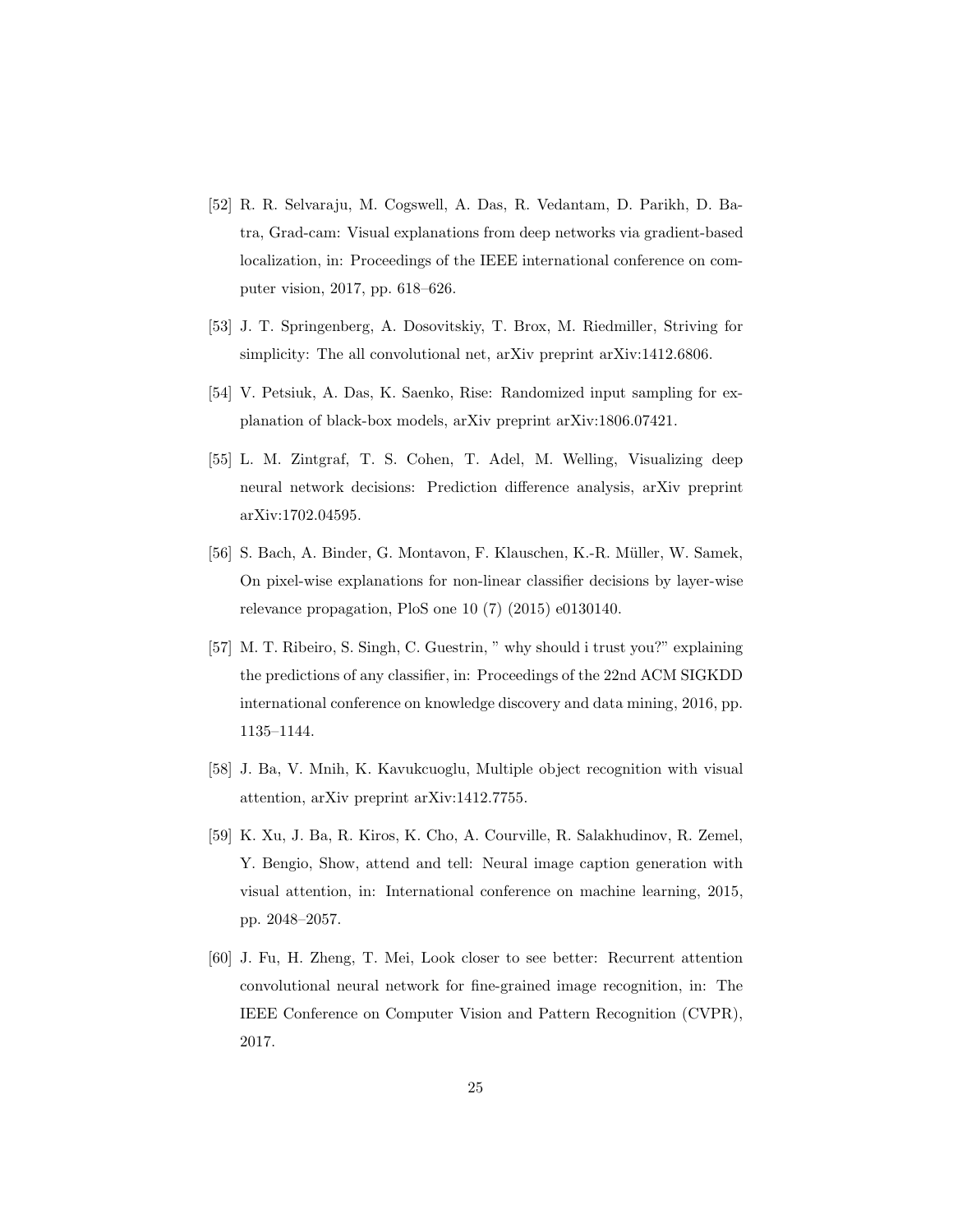- <span id="page-25-0"></span>[61] R. Caruana, Multitask learning, Machine learning 28 (1) (1997) 41–75.
- <span id="page-25-1"></span>[62] B. Kim, M. Wattenberg, J. Gilmer, C. Cai, J. Wexler, F. Viegas, et al., Interpretability beyond feature attribution: Quantitative testing with concept activation vectors (tcav), in: International conference on machine learning, 2018, pp. 2668–2677.
- <span id="page-25-2"></span>[63] J. Wan, D. Wang, S. C. H. Hoi, P. Wu, J. Zhu, Y. Zhang, J. Li, Deep learning for content-based image retrieval: A comprehensive study, in: Proceedings of the 22nd ACM international conference on Multimedia, 2014, pp. 157–166.
- <span id="page-25-3"></span>[64] A. Qayyum, S. M. Anwar, M. Awais, M. Majid, Medical image retrieval using deep convolutional neural network, Neurocomputing 266 (2017) 8–20.
- <span id="page-25-4"></span>[65] S. Lapuschkin, S. Wäldchen, A. Binder, G. Montavon, W. Samek, K.-R. Müller, Unmasking clever hans predictors and assessing what machines really learn, Nature communications 10 (1) (2019) 1–8.
- <span id="page-25-5"></span>[66] D. B. Larson, H. Harvey, D. L. Rubin, N. Irani, R. T. Justin, C. P. Langlotz, Regulatory frameworks for development and evaluation of artificial intelligence–based diagnostic imaging algorithms: Summary and recommendations, Journal of the American College of Radiology.
- <span id="page-25-6"></span>[67] J. Zhang, Y. Xie, Y. Xia, C. Shen, Attention residual learning for skin lesion classification, IEEE transactions on medical imaging 38 (9) (2019) 2092–2103.
- <span id="page-25-7"></span>[68] C. Szegedy, V. Vanhoucke, S. Ioffe, J. Shlens, Z. Wojna, Rethinking the inception architecture for computer vision, in: Proceedings of the IEEE conference on computer vision and pattern recognition, 2016, pp. 2818– 2826.
- <span id="page-25-8"></span>[69] O. Russakovsky, J. Deng, H. Su, J. Krause, S. Satheesh, S. Ma, Z. Huang, A. Karpathy, A. Khosla, M. Bernstein, et al., Imagenet large scale vi-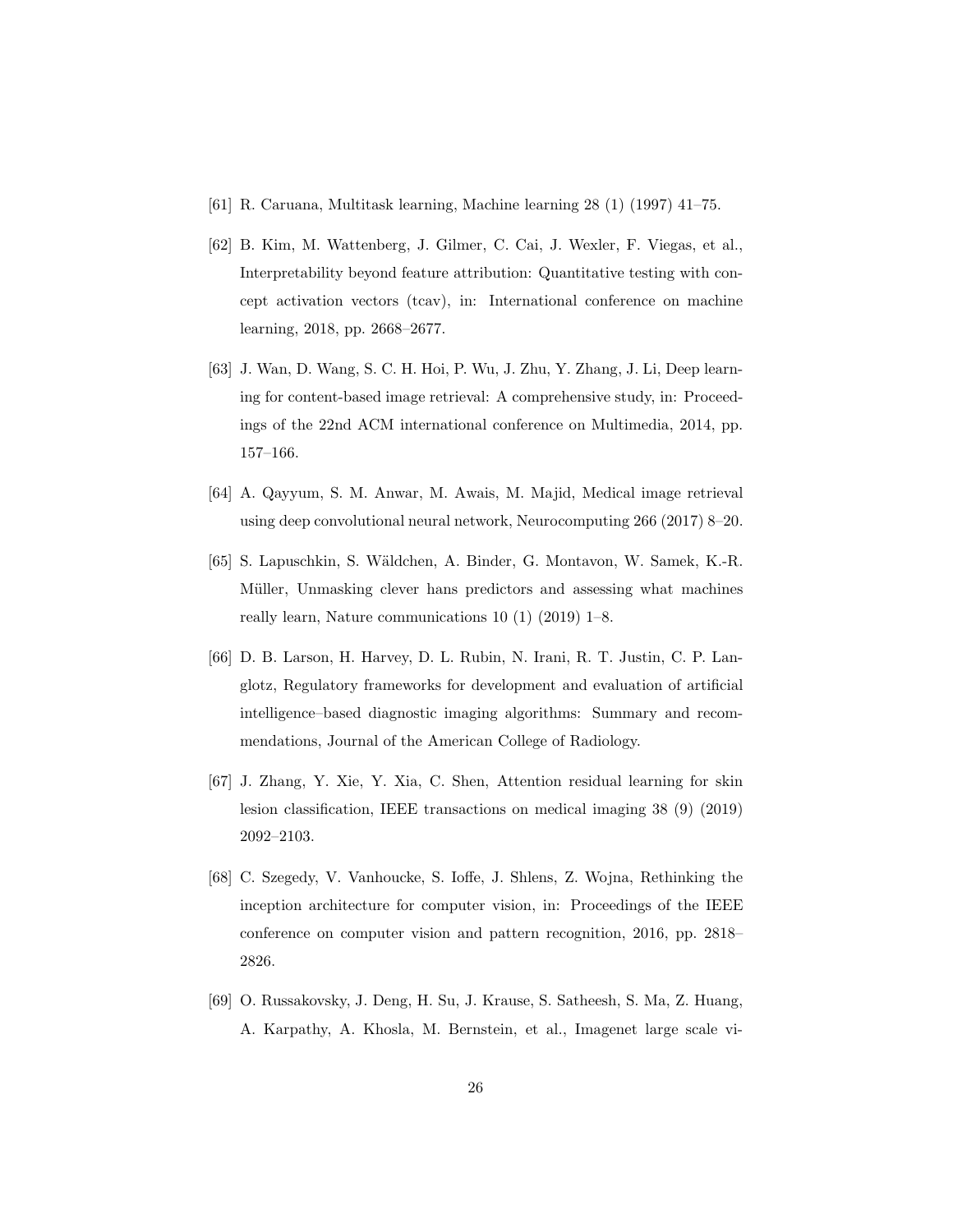sual recognition challenge, International journal of computer vision 115 (3) (2015) 211–252.

- <span id="page-26-0"></span>[70] T.-Y. Lin, A. RoyChowdhury, S. Maji, Bilinear cnn models for fine-grained visual recognition, in: Proceedings of the IEEE international conference on computer vision, 2015, pp. 1449–1457.
- <span id="page-26-1"></span>[71] K. Simonyan, A. Zisserman, Very deep convolutional networks for largescale image recognition, arXiv preprint arXiv:1409.1556.
- <span id="page-26-2"></span>[72] K. He, X. Zhang, S. Ren, J. Sun, Deep residual learning for image recognition, in: Proceedings of the IEEE conference on computer vision and pattern recognition, 2016, pp. 770–778.
- <span id="page-26-3"></span>[73] S. M. Lundberg, S.-I. Lee, A unified approach to interpreting model predictions, in: Advances in neural information processing systems, 2017, pp. 4765–4774.
- <span id="page-26-4"></span>[74] R. Gu, G. Wang, T. Song, R. Huang, M. Aertsen, J. Deprest, S. Ourselin, T. Vercauteren, S. Zhang, Ca-net: Comprehensive attention convolutional neural networks for explainable medical image segmentation, IEEE Transactions on Medical Imaging.
- <span id="page-26-5"></span>[75] O. Ronneberger, P. Fischer, T. Brox, U-net: Convolutional networks for biomedical image segmentation, in: International Conference on Medical image computing and computer-assisted intervention, Springer, 2015, pp. 234–241.
- <span id="page-26-6"></span>[76] I. Goodfellow, J. Pouget-Abadie, M. Mirza, B. Xu, D. Warde-Farley, S. Ozair, A. Courville, Y. Bengio, Generative adversarial nets, in: Advances in neural information processing systems, 2014, pp. 2672–2680.
- <span id="page-26-7"></span>[77] Y. Yamamoto, T. Tsuzuki, J. Akatsuka, M. Ueki, H. Morikawa, Y. Numata, T. Takahara, T. Tsuyuki, K. Tsutsumi, R. Nakazawa, et al., Automated acquisition of explainable knowledge from unannotated histopathology images, Nature communications 10 (1) (2019) 1–9.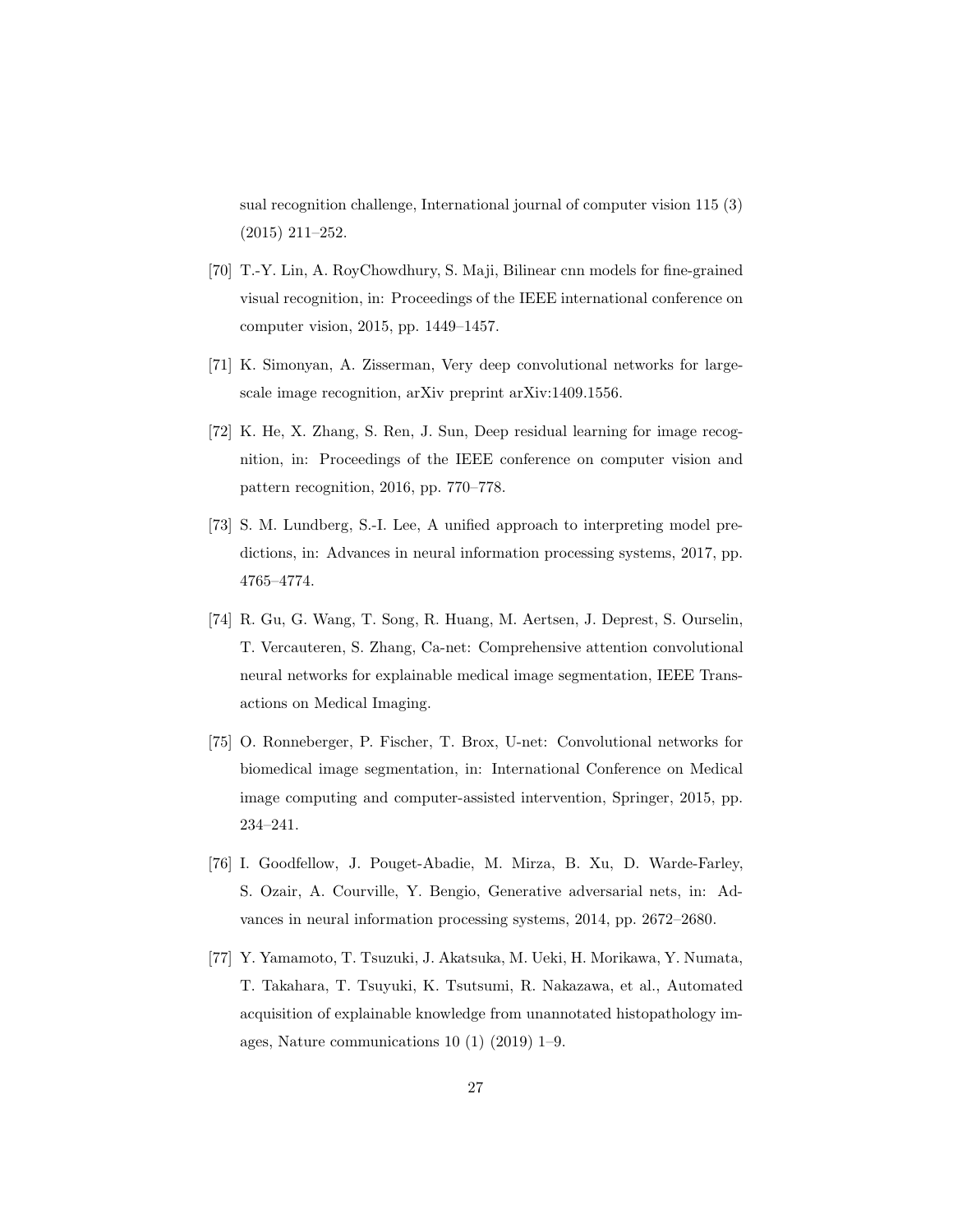- <span id="page-27-0"></span>[78] P. Sabol, P. Sinčák, P. Hartono, P. Kočan, Z. Benetinová, A. Blichárová, L. Verbóová, E. Štammová, A. Sabolová-Fabianová, A. Jašková, Explainable classifier for improving the accountability in decision-making for colorectal cancer diagnosis from histopathological images, Journal of Biomedical Informatics 109 (2020) 103523.
- <span id="page-27-1"></span>[79] A. B. Tosun, F. Pullara, M. J. Becich, D. L. Taylor, S. C. Chennubhotla, J. L. Fine, Histomapr™: An explainable ai (xai) platform for computational pathology solutions, in: Artificial Intelligence and Machine Learning for Digital Pathology, Springer, 2020, pp. 204–227.
- <span id="page-27-2"></span>[80] J. Adebayo, J. Gilmer, M. Muelly, I. Goodfellow, M. Hardt, B. Kim, Sanity checks for saliency maps, in: Advances in Neural Information Processing Systems, 2018, pp. 9505–9515.
- <span id="page-27-3"></span>[81] B. Mittelstadt, C. Russell, S. Wachter, Explaining explanations in ai, in: Proceedings of the conference on fairness, accountability, and transparency, 2019, pp. 279–288.
- <span id="page-27-4"></span>[82] A. Lucieri, M. N. Bajwa, A. Dengel, S. Ahmed, Explaining ai-based decision support systems using concept localization maps, in: International Conference on Neural Information Processing, Springer, 2020, pp. 185–193.
- <span id="page-27-5"></span>[83] G. Montavon, W. Samek, K.-R. Müller, Methods for interpreting and understanding deep neural networks, Digital Signal Processing 73 (2018) 1–15.
- <span id="page-27-6"></span>[84] D. de Mijolla, C. Frye, M. Kunesch, J. Mansir, I. Feige, Humaninterpretable model explainability on high-dimensional data, arXiv preprint arXiv:2010.07384.
- <span id="page-27-7"></span>[85] K. Abhishek, G. Hamarneh, M. S. Drew, Illumination-based transformations improve skin lesion segmentation in dermoscopic images, in: Proceedings of the IEEE/CVF Conference on Computer Vision and Pattern Recognition Workshops, 2020, pp. 728–729.